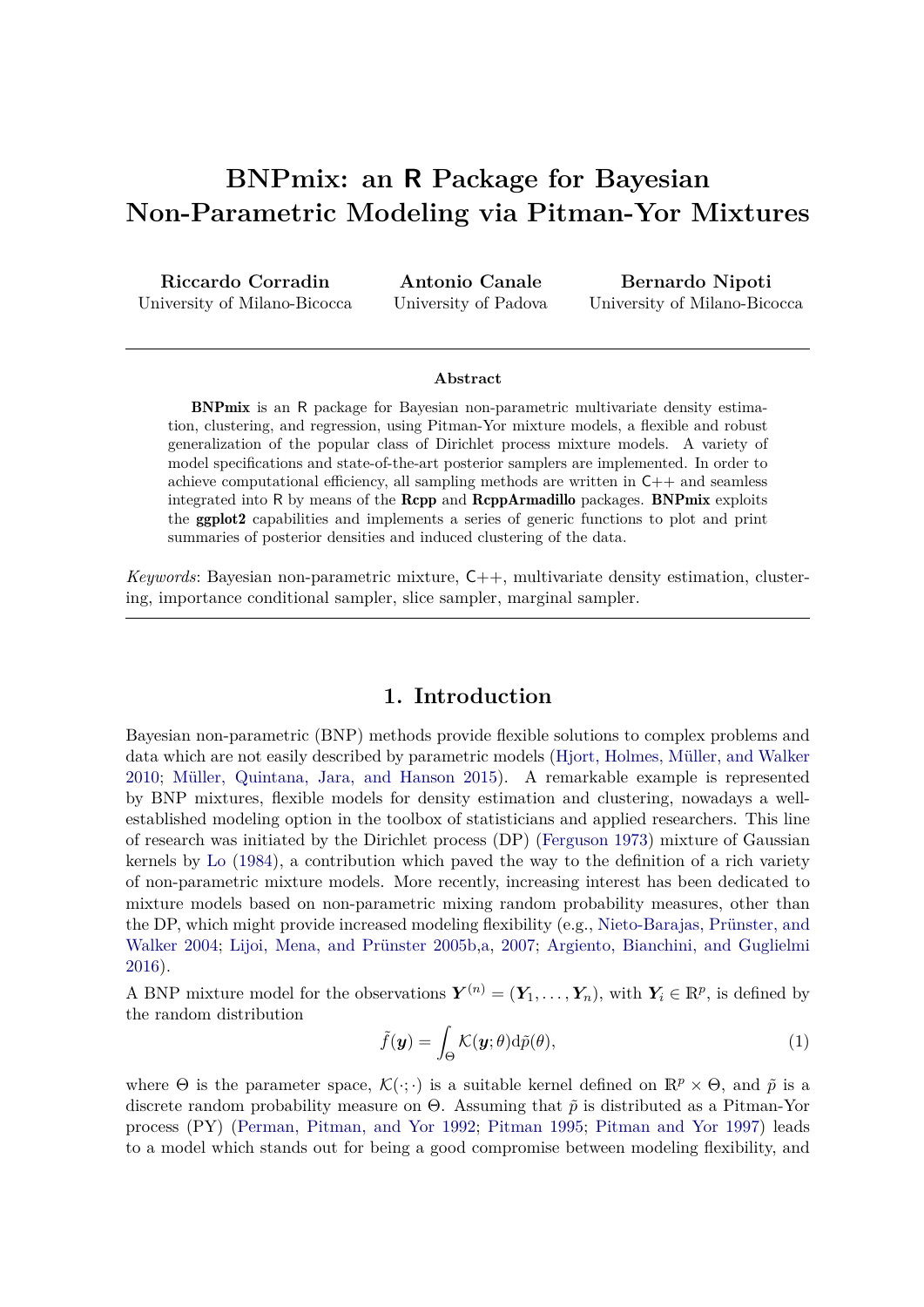mathematical and computational tractability. Based on such assumption, model [\(1\)](#page-0-0) can be alternatively written in hierarchical form as

<span id="page-1-0"></span>
$$
\mathbf{Y}_i \mid \theta_i \stackrel{\text{ind}}{\sim} \mathcal{K}(\mathbf{Y}_i; \theta_i), \qquad i = 1, \dots, n
$$
  

$$
\theta_i \mid \tilde{p} \stackrel{\text{iid}}{\sim} \tilde{p},
$$
  

$$
\tilde{p} \sim PY(\alpha, \vartheta; P_0),
$$
 (2)

where  $PY(\alpha, \vartheta; P_0)$  denotes a PY process with discount parameter  $\alpha \in [0, 1)$ , strength parameter  $\vartheta > -\alpha$ , and base probability measure  $P_0$  defined on  $\Theta$ . By exploiting the so-called stick-breaking representation [\(Sethuraman](#page-29-1) [1994;](#page-29-1) [Pitman and Yor](#page-29-0) [1997\)](#page-29-0) of the PY process, the random density  $\tilde{f}$  can be equivalently written as an infinite sum, specifically

<span id="page-1-1"></span>
$$
\tilde{f}(\mathbf{y}) = \sum_{j=1}^{\infty} \pi_j \mathcal{K}(\mathbf{y}; \tilde{\theta}_j),
$$
\n(3)

with  $\tilde{\theta}_j \stackrel{\text{iid}}{\sim} P_0$  and  $\pi_j = V_j \prod_{l < j} (1 - V_l)$  with  $V_j \stackrel{\text{ind}}{\sim} \text{Beta}(1 - \alpha, \vartheta + j\alpha)$ . The PY process (with  $\alpha > 0$ ) and the DP, special case recovered when  $\alpha = 0$ , are characterized by two radically different learning mechanisms (see [De Blasi, Favaro, Lijoi, Mena, Prünster, and Ruggiero](#page-27-2) [2015\)](#page-27-2). The discount parameter plays an important modeling role and has an impact on the induced prior distribution on the number of clusters in the data, the larger being  $\alpha$  the flatter and less informative the prior. This, in the context of mixture models, makes the PY more robust in estimating the clustering structure underlying the data.

While open source software implementing Markov chain Monte Carlo (MCMC) methods for some classes of BNP mixture models is already available, the BNPmix package, described in this paper, aims at filling an existing gap by providing reliable routines which make posterior inference based on PY mixtures possible, straightforward and efficient. The BNPmix package implements different specifications of model [\(2\)](#page-1-0) including both univariate and multivariate kernels. The inclusion of concomitant independent variables is also accounted for, by considering mixture models for partially exchangeable data with stratification induced by a categorical covariate (see [Foti and Williamson](#page-27-3) [2015,](#page-27-3) and references therein), and mixture models for regression problems (in the spirit of [De Iorio, Müller, Rosner, and MacEachern](#page-27-4) [2004\)](#page-27-4). Moreover, while there is consensus that MCMC methods represent the gold standard for carrying out posterior inference for BNP mixtures, it is known that different MCMC simulation schemes feature different properties and thus might be convenient to serve different purposes. With this in mind, BNPmix implements three state-of-the-art MCMC methods for PY mixture models, henceforth referred to as marginal sampler, slice sampler and importance conditional sampler, providing the user with the option to choose one.

The list of R (**?**) packages implementing MCMC techniques for BNP models is rich. In order to clarify which features are specific to BNPmix and which are shared by other packages, we review state-of-the-art R packages for BNP inference via MCMC. To this end, a list of the models implemented in **BNPmix** is presented in Table [3](#page-30-0) in Appendix [A.1,](#page-30-1) along with the availability of the same models in other packages. Similarly, Table [4](#page-31-0) in Appendix [A.1](#page-30-1) compares the main technical features of BNPmix with those of other packages. While these tables focus on the features of BNPmix, it is worth stressing that the packages considered for the comparison also implement other models, which we review concisely. The **DPpackage** by [Jara, Hanson, Quintana, Müller, and Rosner](#page-27-5) [\(2011\)](#page-27-5) is probably the most comprehensive of the packages we considered. It is mainly written in Fortran and consists of a rich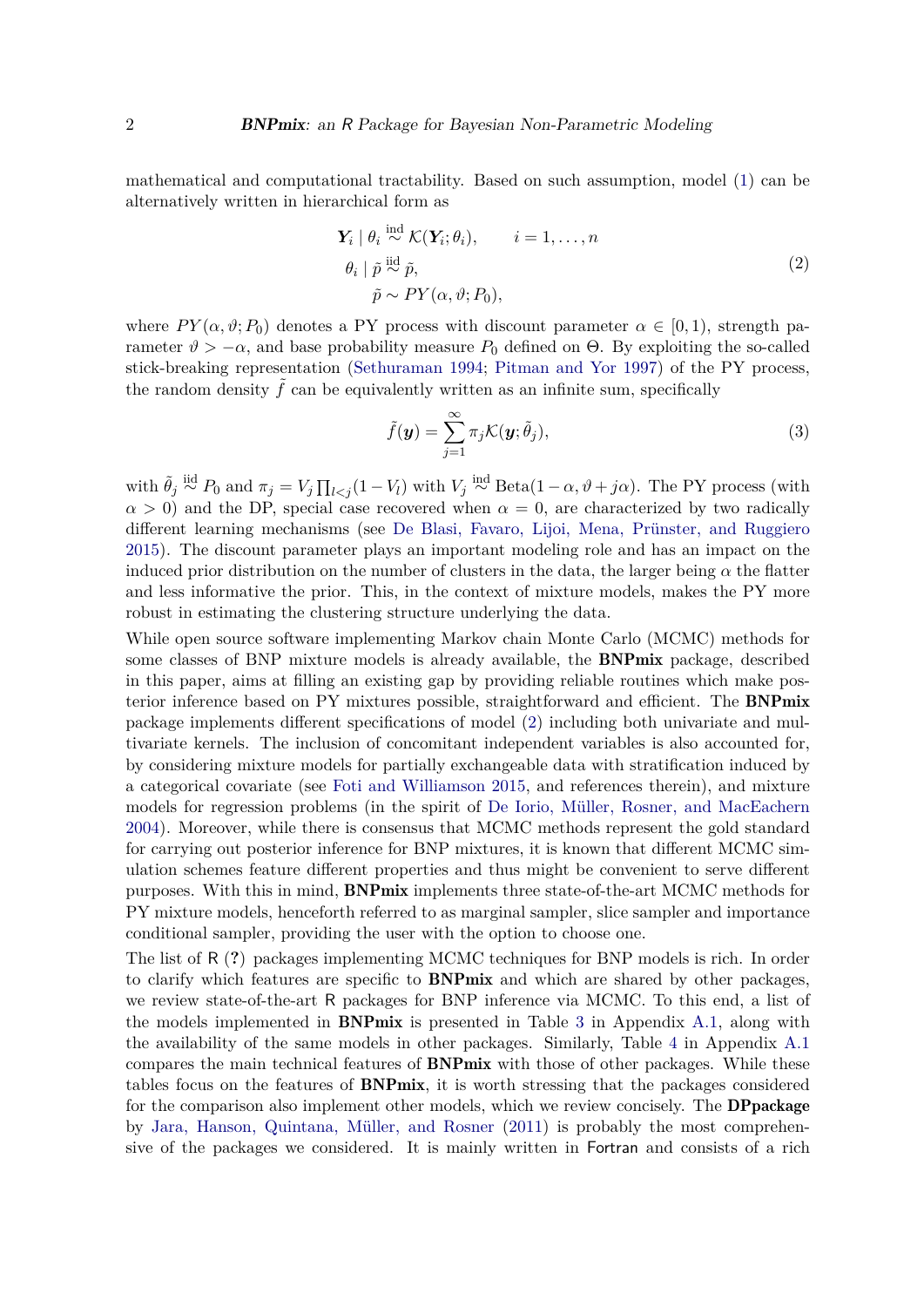collection of functions implementing some of the most successful Bayesian non-parametric and semi-parametric models, including DP and dependent Dirichlet process (DDP) mixtures, hierarchical DP, Pólya trees, and random Bernstein polynomials. Regrettably, despite being widely used, the DPpackage was recently archived from the Comprehensive R Archive Network. More recent and, in some case, more specific R packages for BNP inference via mixture models are PReMiuM [\(Liverani, Hastie, Azizi, Papathomas, and Richardson](#page-28-8) [2015\)](#page-28-8), BNPdensity [\(Barrios, Lijoi, Nieto-Barajas, Prünster, and Kon Kam King](#page-26-1) [2017\)](#page-26-1), dirichletprocess [\(Ross and Markwick](#page-29-2) [2020\)](#page-29-2), BNPMIXcluster [\(Carmona, Nieto-Barajas, and Canale](#page-26-2) [2017\)](#page-26-2) and msBP [\(Canale](#page-26-3) [2017\)](#page-26-3). The main focus of PReMiuM is the definition of non-parametric regression models linking an outcome (continuous, binary or discrete) to a set of covariates via dependent non-parametric mixtures. The package implements a rich set of functions to explore the output of the analysis, including the induced clustering structure and the role of each covariate in driving the final model specification. Models are implemented for the DP case and extended to the PY process only by means of approximation. Another interesting feature of PReMiuM is the implementation of a label switching move [\(Liverani](#page-28-8) *et al.* [2015\)](#page-28-8) to improve mixing of MCMC samplers. BNPdensity implements a Ferguson and Klass algorithm [\(Ferguson and Klass](#page-27-6) [1972;](#page-27-6) [Barrios, Lijoi, Nieto-Barajas, and Prünster](#page-26-4) [2013\)](#page-26-4) for a large class of univariate mixture models, with the mixing random probability assumed distributed as a normalized random measure [\(Regazzini, Lijoi, and Prünster](#page-29-3) [2003\)](#page-29-3). The package offers the choice of five different kernels (Gaussian, double exponential, gamma, lognormal and beta) and accounts for the presence of censored data. The dirichletprocess package provides a set of functions allowing users to implement their own DP mixture model: a new object class is introduced, which acts as building block for a variety of specific statistical models. BNPMIXcluster focuses exclusively on the case of multivariate mixed-scale data [\(Canale and Dunson](#page-26-5) [2011;](#page-26-5) [Carmona, Nieto-Barajas, and Canale](#page-26-6) [2019\)](#page-26-6), framework for which a marginal MCMC sampler for PY mixture models is implemented. The package **msBP** only implements the multiscale Bernstein polynomial mixture model of [Canale and Dunson](#page-26-7) [\(2014\)](#page-26-7). The described set of R packages, overall, offers the possibility of carrying out statistical inference by means of a very broad collection of BNP mixture models. At the same time, when the focus is on the use of the PY process, **BNPmix** plays a leading role. Finally, it is worth mentioning the increasing attention recently dedicated by the BNP literature to variational methods approximating the posterior distribution [\(Blei and Jordan](#page-26-8) [2006;](#page-26-8) [Hughes, Kim, and Sudderth](#page-27-7) [2015;](#page-27-7) [Campbell,](#page-26-9) [Straub, Fisher III, and How](#page-26-9) [2015;](#page-26-9) [Tank, Foti, and Fox](#page-29-4) [2015\)](#page-29-4): the availability of R packages implementing such approach for BNP models is rather limited though, a notable exception being the package **MixDir** [\(Ahlmann-Eltze and Yau](#page-26-10) [2018\)](#page-26-10) which implements a hierarchical DP mixture of multinomial kernels.

<span id="page-2-0"></span>The rest of the paper is organized as follows. Section [2](#page-2-0) describes the model specifications accounted for in BNPmix. Section [3](#page-9-0) introduces the implemented state-of-the-art MCMC methods for posterior simulation. An overview of the design philosophy of the package is presented in Section [4.](#page-11-0) In Section [5](#page-17-0) the main features and usage of the package are illustrated by means of illustrative analyses of both synthetic and real data. A further comparison with other R packages for BNP inference and technical details on the parametrization of the implemented models are provided in the Appendix.

### **2. Model specifications**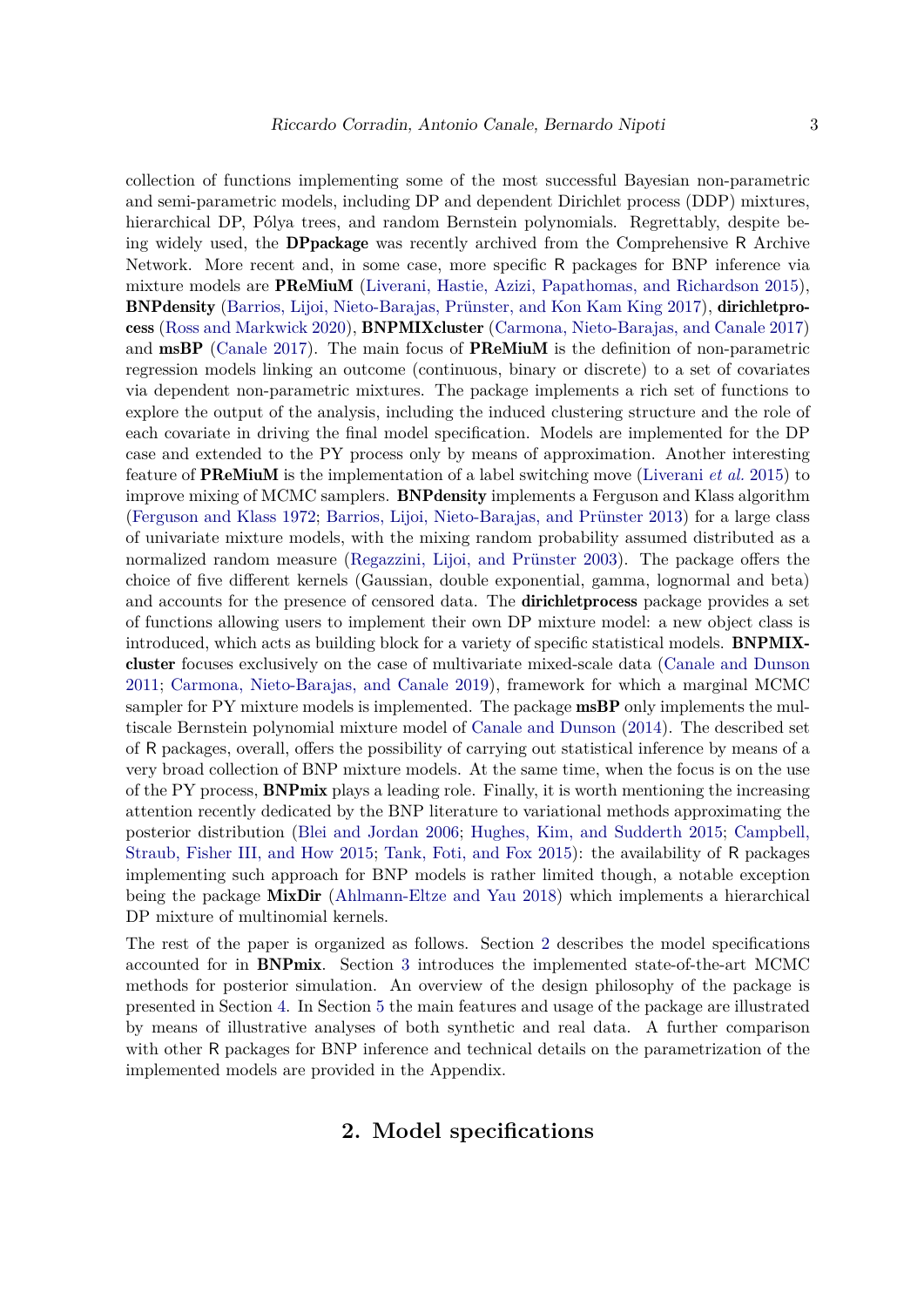

<span id="page-3-0"></span>Figure 1: Hierarchical representation of the univariate location PY mixture model with Gaussian kernel.

In this section we briefly introduce the different PY mixture models implemented in the BNPmix package. The implemented models can be classified into two main classes, based on whether they account for individual covariates or not. The latter ones can be obtained by suitably specifying parametric space, kernel and base measure in [\(2\)](#page-1-0). The first ones can be seen as generalizations of [\(2\)](#page-1-0) to the context of regression problems, and to the analysis of correlated samples by means of DDP.

The focus of the **BNPmix** package is on models obtained by mixing univariate, multivariate Gaussian kernels, or univariate normal regression kernels, specifications which guarantee that the resulting mixture models are dense in the space of regular densities [\(Lo](#page-28-1) [1984\)](#page-28-1). In addition, the parametric space and the base measure can be chosen so to impose constraints on the variance and, in the multivariate case, the covariance structure of the model. The resulting mixture models are discussed next in more detail. For the sake of clarity, the parametric forms of the distributions introduced along the paper are reported in Appendix [A.2.](#page-30-2)

#### *Univariate location PY mixture model*

We consider a univariate Gaussian kernel and define a mixture on its location parameter [\(West](#page-29-5) [1991\)](#page-29-5). That is, we set  $\theta = \mu$ , and thus  $\Theta = \mathbb{R}$ , and consider the kernel  $\mathcal{K}(y; \theta) = \phi(y; \mu, \sigma^2)$ , where  $\phi(\cdot;\mu,\sigma^2)$  denotes the probability density function of a normal random variable with mean  $\mu$  and variance  $\sigma^2$ . Following this specification, the random density in [\(3\)](#page-1-1) becomes

$$
\tilde{f}(y) = \sum_{j=1}^{\infty} \pi_j \phi(y; \tilde{\mu}_j, \sigma^2).
$$

In order to achieve conjugacy between kernel and base measure, we assume  $P_0$  is normal, namely  $\tilde{\mu}_j \stackrel{\text{iid}}{\sim} N(m_0, \sigma_0^2)$ , and we assign  $\sigma^2$  an inverse gamma prior, that is  $\sigma^2 \sim \text{IGa}(a_0, b_0)$ . The model can be completed by specifying a normal-inverse gamma hyperprior on  $(m_0, \sigma_0^2)$ , which is tantamount to assume  $\sigma_0^2 \sim \text{IGa}(a_1, b_1)$  $\sigma_0^2 \sim \text{IGa}(a_1, b_1)$  $\sigma_0^2 \sim \text{IGa}(a_1, b_1)$  and  $m_0 \mid \sigma_0^2 \sim \text{N}(m_1, \sigma_0^2/k_1)$ . Figure 1 displays a graphical representation of the model specification for the univariate location PY mixture model.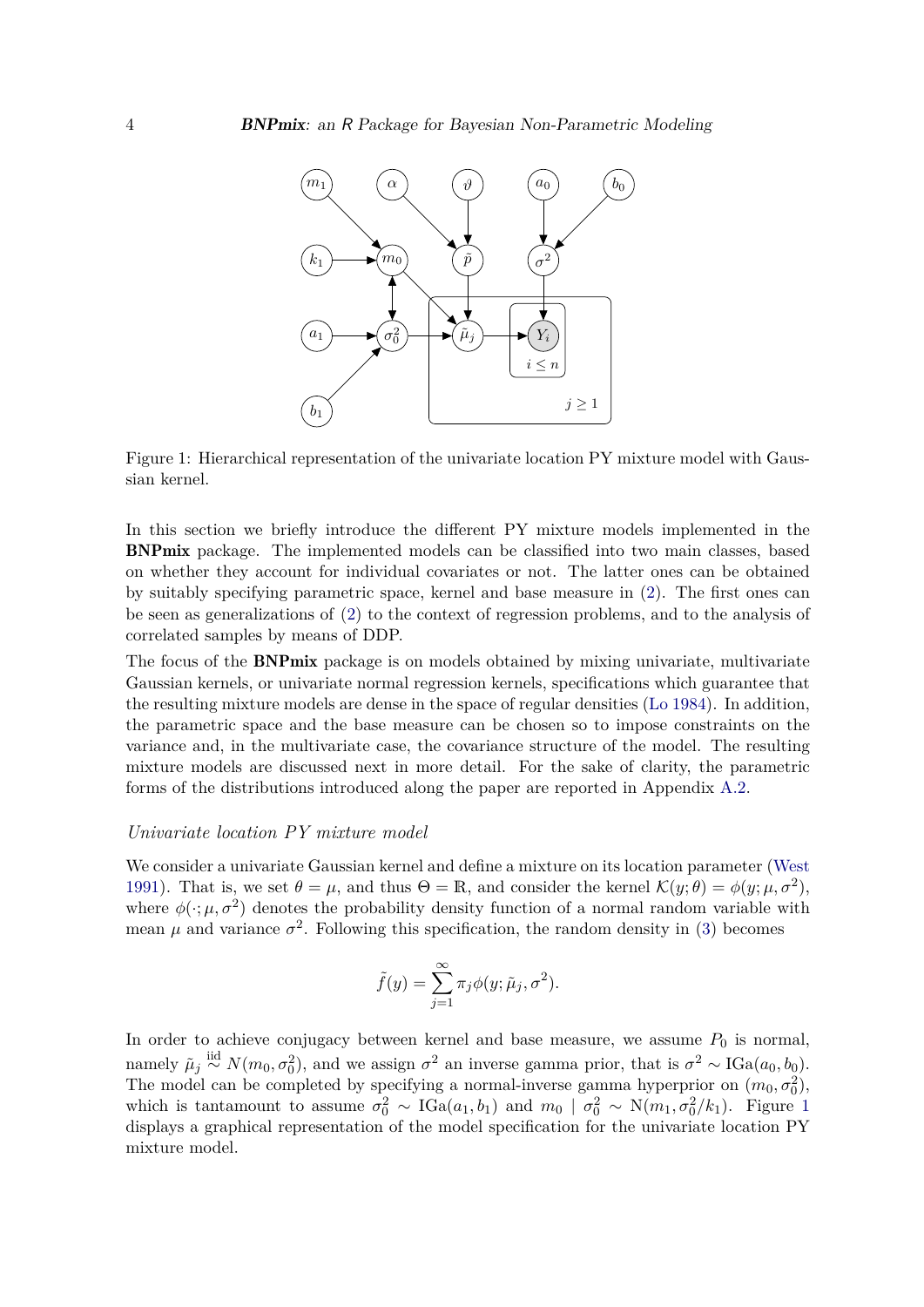

<span id="page-4-0"></span>Figure 2: Hierarchical representation of the univariate PY process mixture model with location-scale base measure.

### *Univariate location-scale PY mixture model*

As an extension of the previous model specification, we consider a univariate Gaussian kernel and define a mixture on the vector  $(\mu, \sigma^2)$  composed by location and scale parameters of the kernel [\(Escobar and West](#page-27-8) [1995\)](#page-27-8). That is, we set  $\theta = (\mu, \sigma^2)$ , and thus  $\Theta = \mathbb{R} \times \mathbb{R}^+$ , and consider the kernel  $\mathcal{K}(y;\theta) = \phi(y;\mu,\sigma^2)$ . Following this specification, the random density in [\(3\)](#page-1-1) becomes

$$
\tilde{f}(y) = \sum_{j=1}^{\infty} \pi_j \phi(y; \tilde{\mu}_j, \tilde{\sigma}_j^2).
$$

In order to achieve conjugacy, we consider a normal-inverse gamma base measure  $P_0$ , namely  $\tilde{\sigma}_j^2 \stackrel{\text{iid}}{\sim} \text{IGa}(a_0, b_0)$  and  $\tilde{\mu}_j \mid \tilde{\sigma}_j^2 \stackrel{\text{iid}}{\sim} \text{N}(m_0, \tilde{\sigma}_j^2/k_0)$ . The model can be completed by assigning independent hyperpriors to the main parameters of the base measure. Specifically,  $m_0 \sim N(m_1, \sigma_1^2)$  $m_0 \sim N(m_1, \sigma_1^2)$  $m_0 \sim N(m_1, \sigma_1^2)$ ,  $k_0 \sim Ga(\tau_1, \zeta_1)$ , and  $b_0 \sim Ga(a_1, b_1)$ . Figure 2 displays a hierarchical representation of the univariate location-scale PY mixture model.

### *Multivariate location PY mixture model*

We consider a *p*-dimensional multivariate Gaussian kernel and define a mixture on its mean vector  $\mu$  [\(Shen, Tokdar, and Ghosal](#page-29-6) [2013\)](#page-29-6). That is we set  $\theta = \mu$ , and thus  $\Theta = \mathbb{R}^p$ , and  $\mathcal{K}(\mathbf{y};\theta) = \phi_p(\mathbf{y};\mu,\Sigma)$ , where  $\phi_p(\cdot;\mu,\Sigma)$  is the probability density function of a *p*-dimensional normal random vector with mean  $\mu$  and covariance matrix  $\Sigma$ , with  $\Sigma$  symmetric ad positive semi-definite. Following this specification, the random density in [\(3\)](#page-1-1) becomes

$$
\tilde{f}(\mathbf{y}) = \sum_{j=1}^{\infty} \pi_j \phi_p(\mathbf{y}; \tilde{\boldsymbol{\mu}}_j, \boldsymbol{\Sigma}).
$$

In order to achieve conjugacy, we consider a multivariate normal base measure  $P_0$ , that is  $\tilde{\boldsymbol{\mu}}_j \stackrel{\text{iid}}{\sim} N_p(\boldsymbol{m}_0, \boldsymbol{S}_0)$ , and we endow  $\Sigma$  with an inverse Wishart prior, namely  $\Sigma \sim \text{IW}(\nu_0, \Sigma_0)$ . The model specification can be completed by assigning a normal-inverse Wishart hyperprior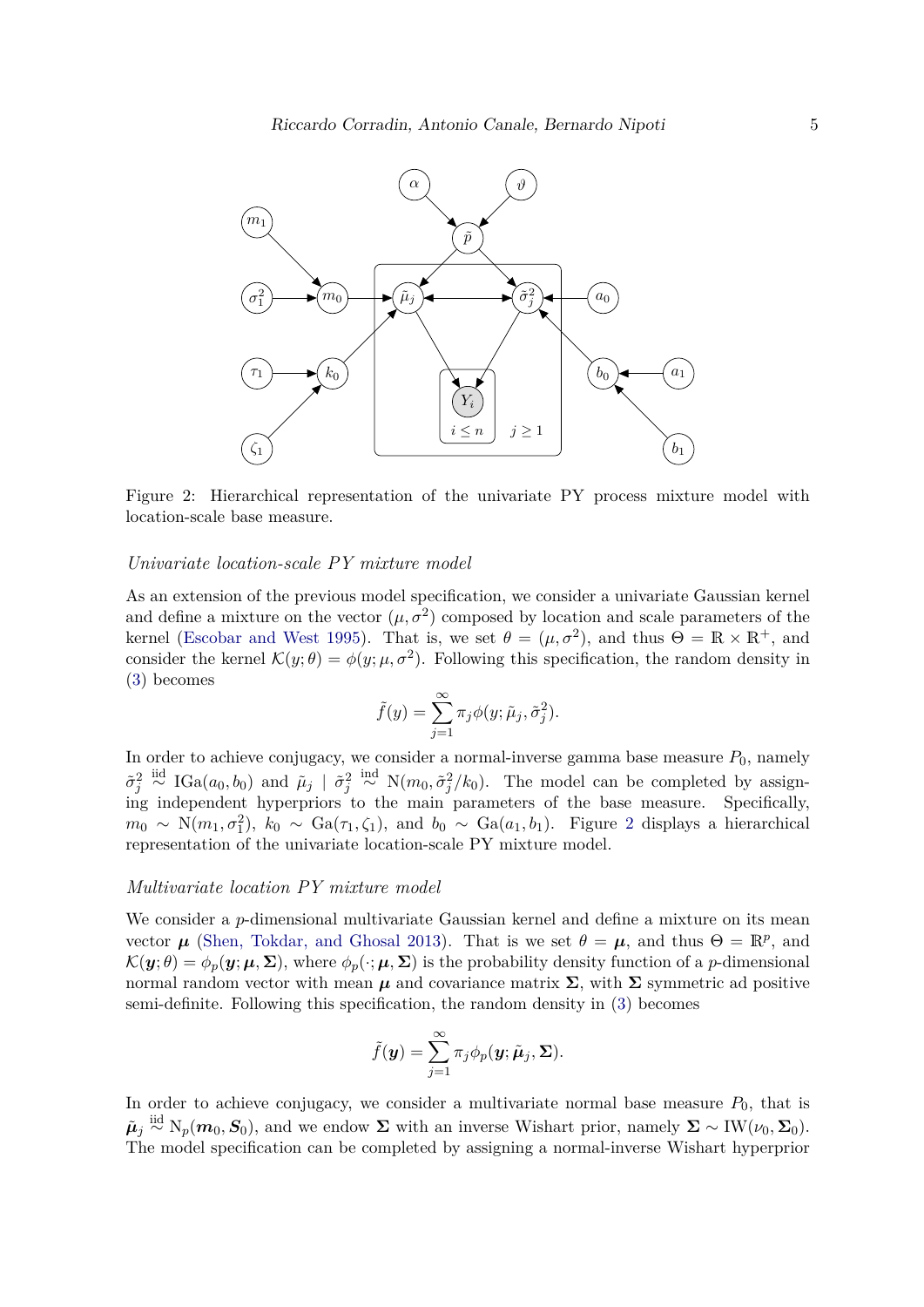

<span id="page-5-0"></span>Figure 3: Hierarchical representation of the multivariate PY process mixture model with location base measure.

to  $(m_0, S_0)$ , that is by assuming  $S_0 \sim \text{IW}(\lambda_1, \Lambda_1)$  and  $m_0 \mid S_0 \sim \text{N}_p(m_1, S_0/k_1)$ . Figure [3](#page-5-0) displays a hierarchical representation of the multivariate location PY mixture model.

#### *Multivariate location-scale PY mixture model: full covariance matrix*

As an extension of the previous specification, we consider a *p*-dimensional multivariate Gaussian kernel and define a mixture jointly on the mean vector  $\mu$  and the covariance matrix **Σ** [\(Escobar and West](#page-27-8) [1995;](#page-27-8) [Müller, Erkanli, and West](#page-28-9) [1996\)](#page-28-9). That is, we set  $θ = (μ, Σ)$ , and thus  $\mathbb{R}^p \times S^p_+$ , where  $S^p_+$  denotes the space of  $p \times p$  positive semi-definite matrices, and  $\mathcal{K}(\mathbf{y};\theta) = \phi_p(\mathbf{y};\mu,\Sigma)$ . Following this specification, the random density in [\(3\)](#page-1-1) becomes

$$
\tilde{f}(\boldsymbol{y}) = \sum_{j=1}^{\infty} \pi_j \phi_p(\boldsymbol{y}; \tilde{\boldsymbol{\mu}}_j, \tilde{\boldsymbol{\Sigma}}_j).
$$

In order to achieve conjugacy, we specify a normal-inverse Wishart base measure  $P_0$ , namely  $\tilde{\Sigma}_j \stackrel{\text{iid}}{\sim} \text{IW}(\nu_0, \Sigma_0)$  and  $\tilde{\mu}_j \mid \tilde{\Sigma}_j \stackrel{\text{ind}}{\sim} \text{N}_p(m_0, \tilde{\Sigma}_j/k_0)$ . The model can be completed by assuming independent hyperpriors on  $m_0$ ,  $k_0$  and  $\Sigma_0$ , namely  $m_0 \sim N_p(m_1, S_1)$ ,  $k_0 \sim Ga(\tau_1, \zeta_1)$  and  $\Sigma_0 \sim W(\nu_1, \Sigma_1)$ . Figure [4](#page-6-0) displays a hierarchical representation of the multivariate locationscale PY mixture model with full covariance matrix.

### *Multivariate location-scale PY mixture model: diagonal covariance matrix*

A more parsimonious version of the multivariate location-scale PY mixture model presented in the previous section is obtained by constraining the random covariance matrices  $\tilde{\Sigma}_j$  to be diagonal (see, e.g., [Bouveyron and Brunet-Saumard](#page-26-11) [2014\)](#page-26-11). This model specification is particularly convenient when  $p$  is large. Based on this assumption, the random density in  $(3)$ becomes

$$
\tilde{f}(\mathbf{y}) = \sum_{j=1}^{\infty} \pi_j \prod_{r=1}^{p} \phi(y_r; \tilde{\mu}_{jr}, \tilde{\sigma}_{jr}^2),
$$

where  $y_r$  is the *r*-th component of  $y$ ,  $\tilde{\mu}_j = (\tilde{\mu}_{j1}, \dots, \tilde{\mu}_{jp})$  and  $\tilde{\Sigma}_j$  is a diagonal matrix with diagonal  $\tilde{\sigma}_j^2 = (\tilde{\sigma}_{j1}^2, \ldots, \tilde{\sigma}_{jp}^2)$ . Conditionally on  $\tilde{p}$ , the marginal model specification for each com-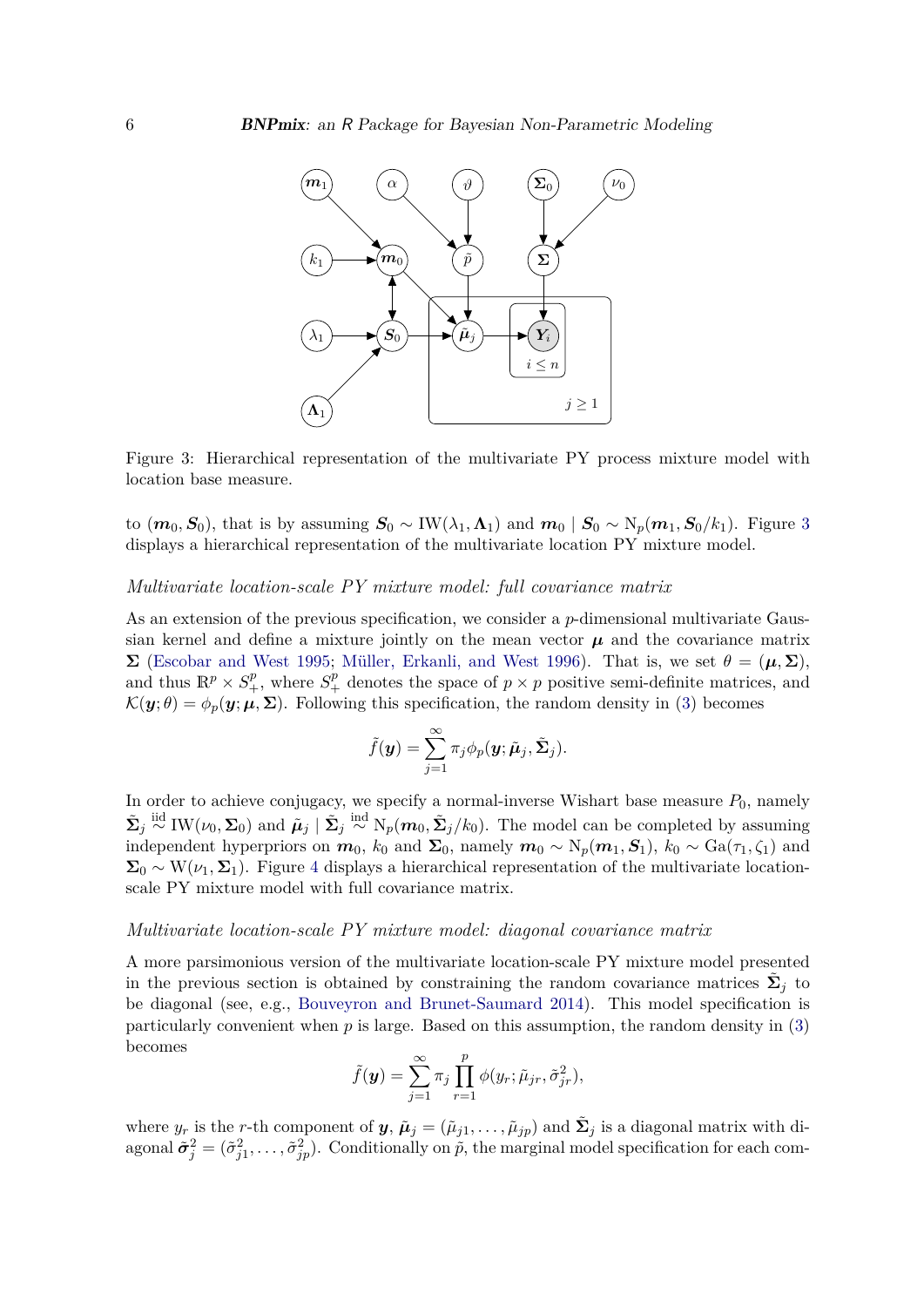

Figure 4: Hierarchical representation of the multivariate PY process mixture model with location-scale base measure and full covariance matrix.

<span id="page-6-0"></span>

<span id="page-6-1"></span>Figure 5: Hierarchical representation of the multivariate PY process mixture model with location-scale base measure and diagonal covariance matrix.

ponent is equivalent to the univariate location-scale case. Specifically, the base measure  $P_0$  is the product of *p* independent normal-inverse gamma distributions, that is,  $\tilde{\sigma}_{jr}^2 \stackrel{\text{iid}}{\sim} \text{IGa}(a_{0r}, b_{0r})$ and  $\tilde{\mu}_{jr}$  |  $\tilde{\sigma}_{jr}^2 \stackrel{\text{ind}}{\sim} N(m_{0r}, \tilde{\sigma}_{jr}^2/k_{0r})$ , for every  $r = 1, \ldots, p$ . The model specification can be completed by assigning independent hyperpriors to the components of  $\mathbf{b}_0 = (b_{01}, \ldots, b_{0p}),$  $\bm{m}_0 = (m_{01}, \ldots, m_{0p})$  and  $\bm{k}_0 = (k_{01}, \ldots, k_{0p})$ , namely  $m_{0r} \sim N(m_{1r}, \sigma_{1r}^2)$ ,  $b_{0r} \sim \text{Ga}(a_{1r}, b_{1r})$ and  $k_{0r} \sim \text{Ga}(\tau_{1r}, \tau_{2r})$ , for every  $r = 1, \ldots, p$ . Figure [5](#page-6-1) displays a hierarchical representation of the multivariate location-scale PY mixture model with diagonal covariance matrix.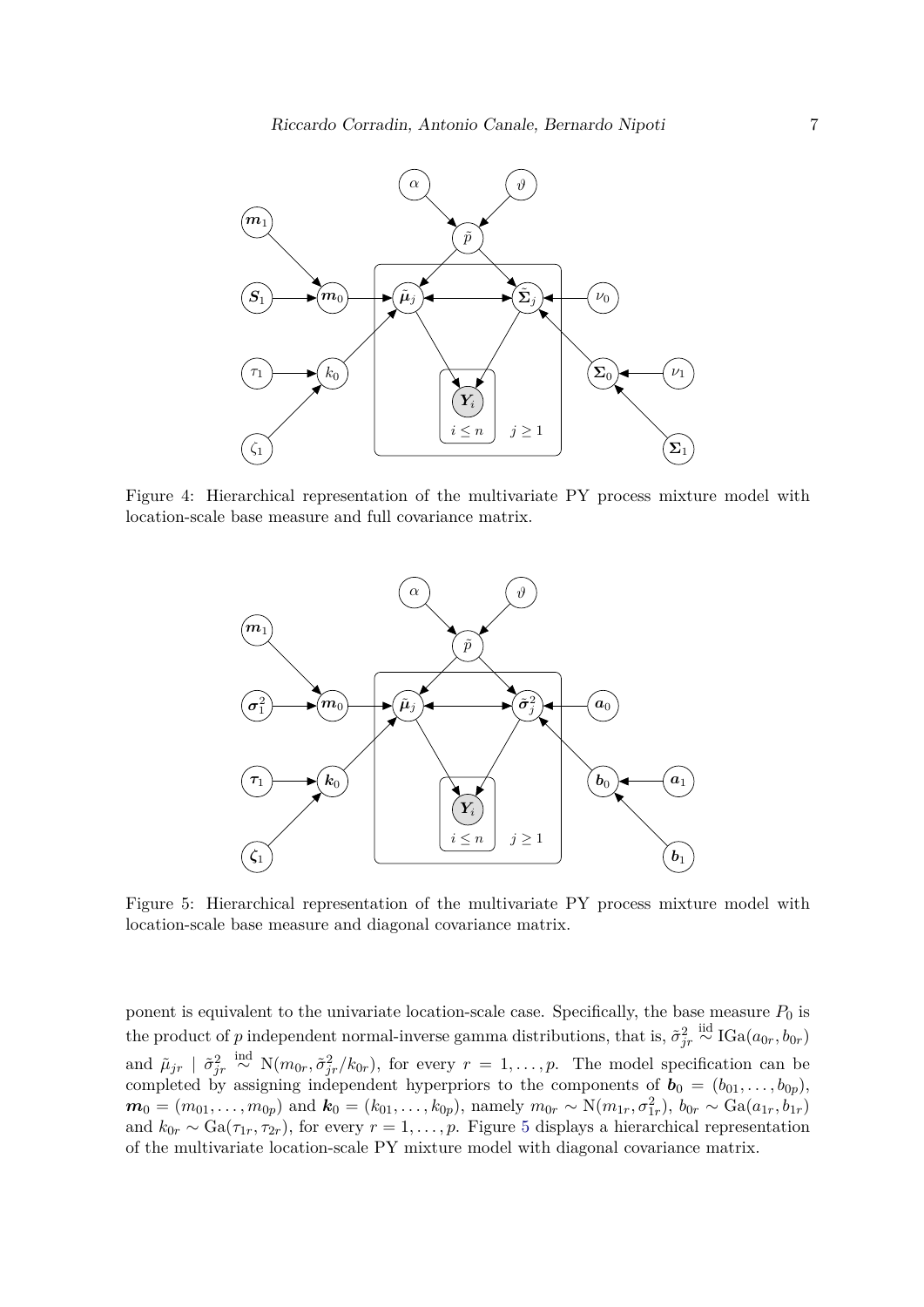

<span id="page-7-0"></span>Figure 6: Hierarchical representation of the univariate regression PY mixture model.

### *Univariate regression PY mixture model*

We consider an infinite mixture of regression model accounting for a *d*-dimensional vector of independent variables *x* [\(Dunson, Pillai, and Park](#page-27-9) [2007\)](#page-27-9). This is obtained by considering a univariate Gaussian kernel with regressors acting linearly on the location parameter, and by defining a mixture on the regression coefficients  $\beta = (\beta_0, \beta_1, \dots, \beta_d)$ , with the scale parameter of the kernel common across different groups. That is, we define  $x_0 = (1, x^{\top})^{\top}$ , we set  $\theta = \beta$ , and thus  $\Theta = \mathbb{R}^{d+1}$ , and consider the kernel  $\mathcal{K}(y; \theta) = \phi(y; \mathbf{x}_0^{\top} \beta, \sigma^2)$ . Following this specification, the random density in [\(3\)](#page-1-1) becomes

$$
\tilde{f}(y \mid \boldsymbol{x}) = \sum_{j=1}^{\infty} \pi_j \phi(y; \boldsymbol{x}_0^{\top} \tilde{\boldsymbol{\beta}}_j, \sigma^2).
$$

In order to achieve conjugacy, we assume that the base measure  $P_0$  is a multivariate normal distribution, that is  $\tilde{\beta}_j \stackrel{\text{iid}}{\sim} N_{d+1}(\textbf{\textit{m}}_0, \textbf{\textit{S}}_0)$ , with  $j \geq 1$ . We set an inverse gamma distribution for the common scale parameter,  $\sigma^2 \sim \text{IGa}(a_0, b_0)$ . The model can be completed by endowing ( $m_0$ ,  $S_0$ ) with a normal-inverse Wishart hyperprior, that is  $S_0$  ∼ IW( $\nu_1$ ,  $S_1$ ) and  $m_0$  |  $S_0$  ∼  $N_p(m_1, S_0/k_1)$ . Figure [6](#page-7-0) displays a hierarchical representation of the univariate regressionscale PY mixture model.

### *Univariate regression-scale PY mixture model*

As an extension of the previous specification, we consider an infinite mixture of regression model accounting for a  $d$ -dimensional vector of independent variables  $x$ , obtained by jointly defining a mixture on the regression coefficients and the scale parameter of the univariate Gaussian kernel [\(Dunson](#page-27-9) *et al.* [2007\)](#page-27-9). That is, we set  $\theta = (\beta, \sigma^2)$ , and thus  $\Theta = \mathbb{R}^{d+1} \times \mathbb{R}^+$ , and consider the kernel  $\mathcal{K}(y;\theta) = \phi(y;\boldsymbol{x}_0^{\top}\boldsymbol{\beta},\sigma^2)$ . Following this specification, the random density in [\(3\)](#page-1-1) becomes

$$
\tilde{f}(y \mid \boldsymbol{x}) = \sum_{j=1}^{\infty} \pi_j \phi(y; \boldsymbol{x}_0^{\top} \tilde{\boldsymbol{\beta}}_j, \tilde{\sigma}_j^2).
$$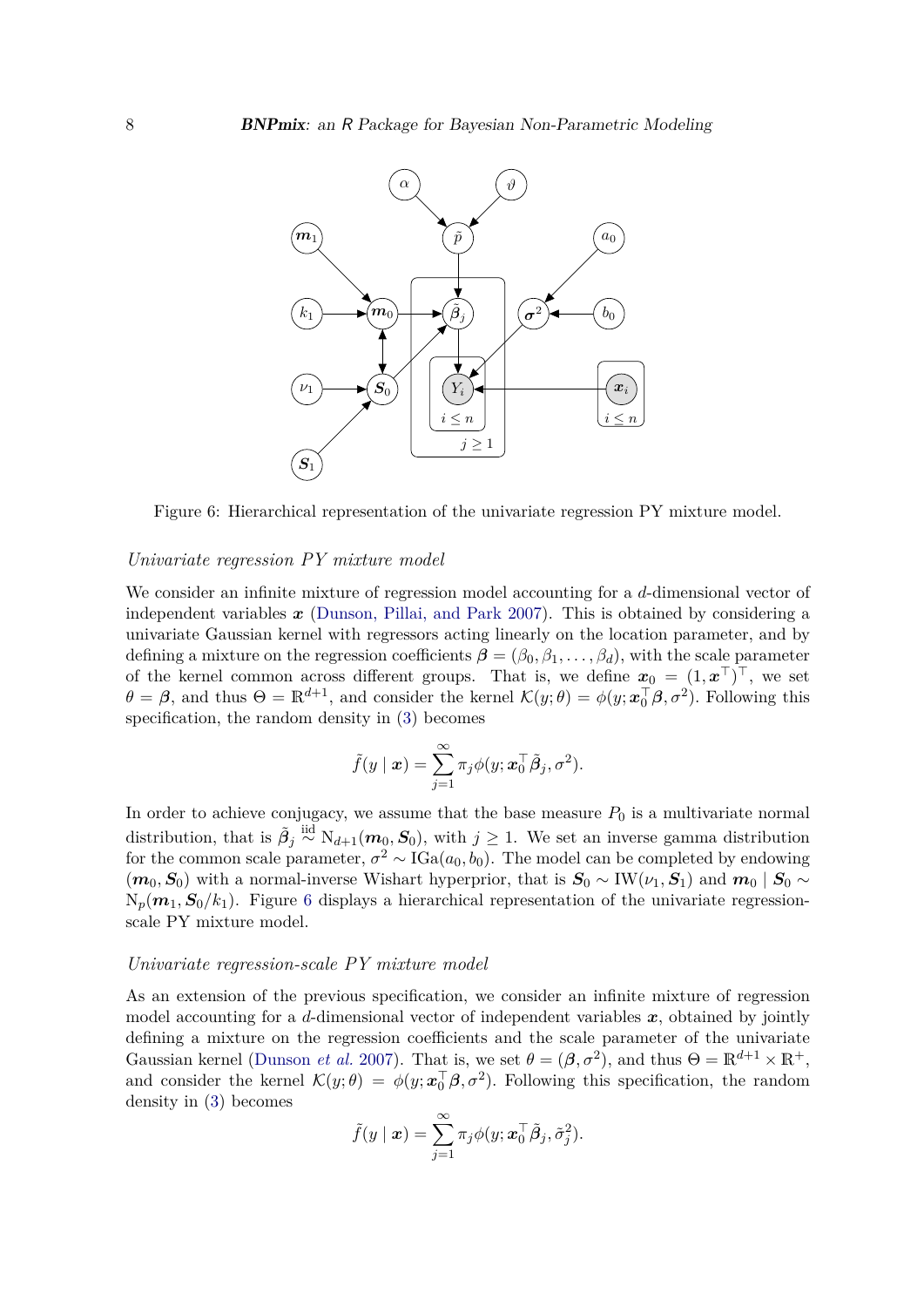

<span id="page-8-0"></span>Figure 7: Hierarchical representation of the univariate regression-scale PY mixture model.

In order to achieve conjugacy, the base measure  $P_0$  is set equal to a product of a multivariate normal distribution and an inverse gamma distribution, that is  $\tilde{\beta}_j \stackrel{\text{iid}}{\sim} N_{d+1}(m_0, S_0)$  and  $\tilde{\sigma}_j^2 \stackrel{\text{iid}}{\sim} \text{IGa}(a_0, b_0)$ . The model can be completed by endowing  $(m_0, S_0)$  with a normal-inverse Wishart hyperprior, that is  $S_0 \sim \text{IW}(\nu_1, \hat{S}_1)$  and  $m_0 \mid S_0 \sim \text{N}_d(m_1, S_0/k_1)$ , and by assuming  $b_0 \sim Ga(\tau_1, \zeta_1)$ . Figure [7](#page-8-0) displays a hierarchical representation of the univariate regressionscale PY mixture model.

#### *Univariate location-scale DDP mixture model*

We assume each observation  $y_i$  is endowed with a categorical covariate  $x_i$  taking values in  $\{1, \ldots, L\}$ , which allows observations to be gathered into *L* distinct groups  $(y_{l1}, \ldots, y_{ln_l})$ , with  $l = 1, \ldots, L$ . In order to account for heterogeneity across groups, while allowing borrowing of information, we consider the partially exchangeable mixture model proposed by [Lijoi, Nipoti,](#page-28-10) [and Prünster](#page-28-10) [\(2014\)](#page-28-10). Namely, each group is modeled by means of a mixture with Gaussian kernel and group specific random probability measure  $\tilde{p}_l$ . The vector  $\tilde{\boldsymbol{p}} = (\tilde{p}_1, \ldots, \tilde{p}_L)$  is distributed as a Griffiths-Milne dependent Dirichlet process (GM-DDP) with parameters  $\vartheta$  > 0 and  $z \in (0, 1)$ , and base measure  $P_0$  on  $\Theta = \mathbb{R} \times \mathbb{R}^+$ , which implies that, marginally, groups are modeled with identically distributed location-scale DP mixtures, obtained by setting  $\alpha = 0$ in [\(3\)](#page-1-1).

The parameter *z* controls the dependence across the components of  $\tilde{p}$ , with the two extremes of the range corresponding to full exchangeability (when  $z \to 0$ ), that is  $\tilde{p}_1 = \tilde{p}_2 = \ldots = \tilde{p}_L$ , and independence across groups (when  $z \to 1$ ), that is  $\tilde{p}_l \stackrel{\text{iid}}{\sim} DP(\vartheta; P_0)$ . Such characterization of the extreme cases helps in setting a value for *z*, which by default is fixed equal to 0.5. A formal elicitation of *z* might be obtained by specifying the value of the correlation between the random variables  $\tilde{p}_{l_1}(A)$  and  $\tilde{p}_{l_2}(A)$ , with  $l_1 \neq l_2$  and for a measurable A (see Equations 12 and 13 in Lijoi *[et al.](#page-28-10)* [2014\)](#page-28-10), quantity which is invariant with respect to the choice of *A*. In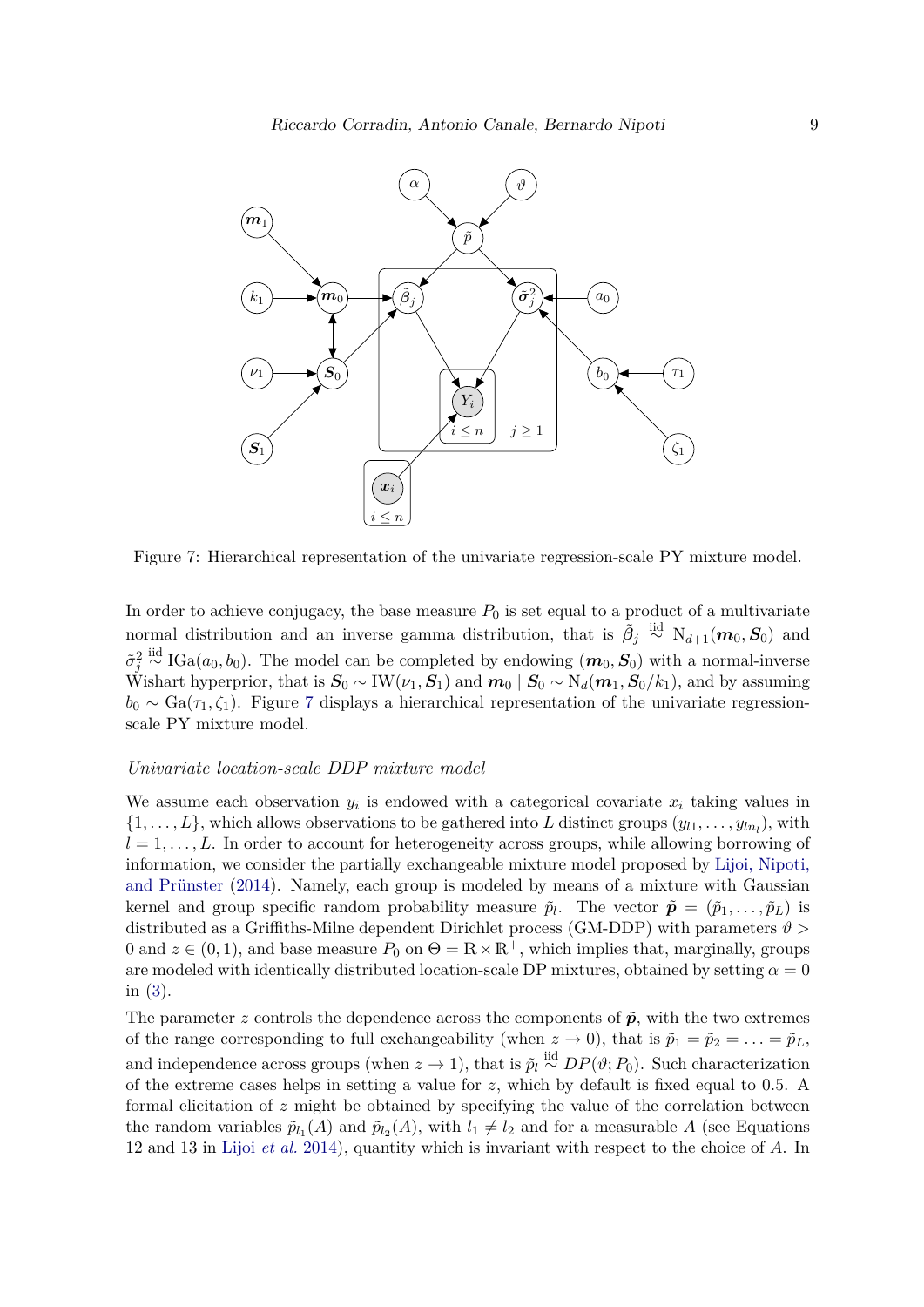

<span id="page-9-1"></span>Figure 8: Hierarchical representation of the univariate location-scale DDP mixture model with Gaussian kernel.

order to achieve conjugacy, a normal-inverse gamma base measure is considered, that is  $\tilde{\sigma}_{lj}^2 \stackrel{\text{iid}}{\sim}$ IGa( $a_0, b_0$ ) and  $\tilde{\mu}_{lj} \mid \tilde{\sigma}_{lj}^2 \stackrel{\text{ind}}{\sim} N(m_0, \tilde{\sigma}_{lj}^2/k_0)$ . Figure [8](#page-9-1) displays a hierarchical representation of the univariate location-scale DDP mixture model.

## **3. Posterior simulation methods**

<span id="page-9-0"></span>The BNPmix package implements three types of MCMC algorithm for posterior simulation, namely the marginal sampler [\(Escobar and West](#page-27-8) [1995;](#page-27-8) [Müller](#page-28-9) *et al.* [1996;](#page-28-9) [Neal](#page-28-11) [2000\)](#page-28-11), the slice sampler [\(Walker](#page-29-7) [2007;](#page-29-7) [Kalli, Griffin, and Walker](#page-27-10) [2011\)](#page-27-10), and the importance conditional sampler (ICS) [\(Canale, Corradin, and Nipoti](#page-26-12) [2020\)](#page-26-12). The three sampling schemes are implemented for all the models described in Section [2,](#page-2-0) exception made for the univariate location-scale DDP mixture model, for which only the ICS is made available. Different simulation methods might be convenient in serving different purposes (see discussion in [Canale](#page-26-12) *et al.* [2020\)](#page-26-12): with this in mind, the method is offered as an option in the functions of the package, with the default one being the ICS, whose efficiency has been proved to be the most robust to model specifications [\(Canale](#page-26-12) *et al.* [2020\)](#page-26-12).

#### *Marginal sampler*

[Escobar and West](#page-27-8) [\(1995\)](#page-27-8) and [Müller](#page-28-9) *et al.* [\(1996\)](#page-28-9) propose a marginal sampling scheme for DP mixtures of univariate and multivariate Gaussian kernels, respectively. The approach relies on the analytical marginalization of the mixing random probability measure  $\tilde{p}$ , while the parameters  $\boldsymbol{\theta} = (\theta_1, \dots, \theta_n)$  appearing in [\(2\)](#page-1-0) are integrated out by means of a Gibbs sampler. The full conditional of each  $\theta_i$  is reminiscent of the urn scheme of [Blackwell and](#page-26-13)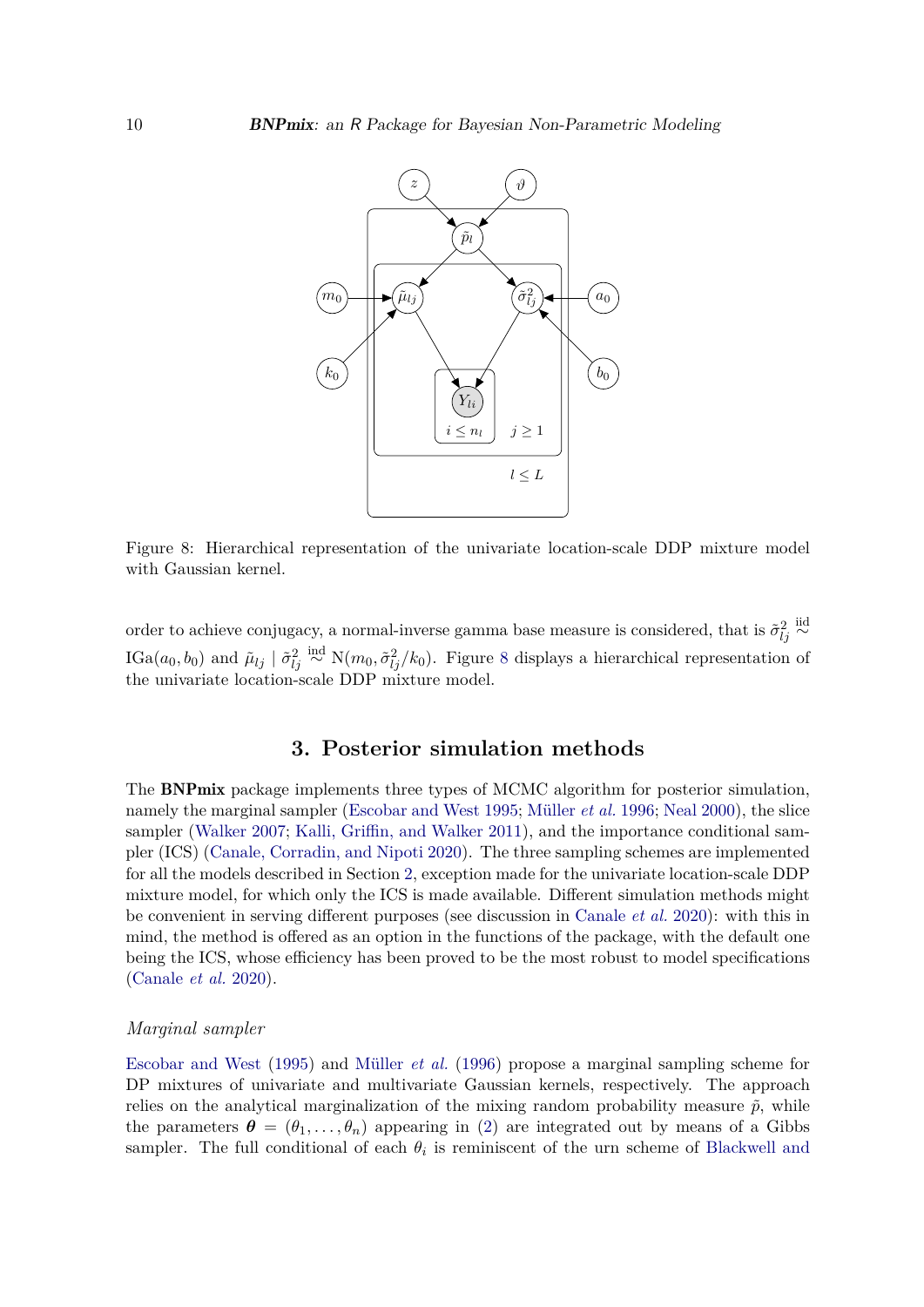[MacQueen](#page-26-13) [\(1973\)](#page-26-13), and, for the PY case with generic kernel  $\mathcal{K}(\cdot;\cdot)$ , is given by

<span id="page-10-0"></span>
$$
P[\theta_i \in dt \mid \boldsymbol{\theta}^{(-i)}, \boldsymbol{y}^{(n)}] \propto \frac{\vartheta + k^{(-i)}\alpha}{\vartheta + n - 1} \mathcal{K}(\boldsymbol{y}_i; t) P_0(dt) + \sum_{j=1}^{k^{(-i)}} \frac{n_j^{(-i)} - \alpha}{\vartheta + n - 1} \mathcal{K}(\boldsymbol{y}_i; \theta_j^*) \delta_{\theta_j^*}(dt), \qquad (4)
$$

where  $\boldsymbol{\theta}^{(-i)} = (\theta_1, \ldots, \theta_{i-1}, \theta_{i+1}, \ldots, \theta_n)$  and  $k^{(-i)}$  is the number of distinct values  $\theta_j^*$  in  $\boldsymbol{\theta}^{(-i)}$ , with  $n_i^{(-i)}$  $j_j^{(-i)}$  denoting their frequencies. As a result, the marginal method generates realizations from the conditional posterior mean of the random density  $f$ , that is realizations of  $\mathbb{E}[\tilde{f} | \theta, y^{(n)}]$ , where the expectation is taken with respect to  $\tilde{p}$ . In case of nonconjugate specification of kernel and base measure, one can resort to Algorithm 8 of [Neal](#page-28-11) [\(2000\)](#page-28-11) which introduces a set of auxiliary random variables to evaluate the probability that  $\theta_i$  takes a new value in  $(4)$ .

### *Slice sampler*

Introduced by [Walker](#page-29-7) [\(2007\)](#page-29-7) for DP mixtures, and improved on by Kalli *[et al.](#page-27-10)* [\(2011\)](#page-27-10), the slice sampler is a conditional method which works by introducing a suitable vector of augmenting random variables  $U^{(n)} = (U_1, \ldots, U_n)$ . The components of *U* are independent uniform random variables and are such that the joint distribution of  $(Y_i, U_i)$  is given by

<span id="page-10-1"></span>
$$
f(\mathbf{y}_i, u_i) = \sum_{j=1}^{\infty} \xi_j^{-1} \mathbb{1}_{\{u_i < \xi_j\}} \pi_j \mathcal{K}(\mathbf{y}_i; \tilde{\theta}_j), \tag{5}
$$

where  $\{\xi_j\}_{j=1}^{\infty}$  is any positive sequence. The random distribution of  $Y_i$ , given in [\(3\)](#page-1-1), is recovered by marginalizing  $(5)$  with respect to  $U_i$ . As a by-product and conveniently, the problem of dealing with the infinite-dimensional  $\tilde{p}$  boils down to the problem of dealing with a finite sum, with a random number of terms. Approximate realizations of the posterior distributions of f are obtained by implementing a Gibbs sampler which serves the purpose of marginalizing with respect to *U*. Different choices for the sequence  $\{\xi_j\}_{j=1}^{\infty}$  are considered. Following [Kalli](#page-27-10) *[et al.](#page-27-10)* [\(2011\)](#page-27-10), BNPmix implements the dependent slice-efficient version of the algorithm by setting  $\xi_i = \pi_i$ , which leads to a convenient simplification of [\(5\)](#page-10-1), and different versions of the independent slice-efficient sampler obtained by choosing a deterministic sequence  $\{\xi_j\}_{j=1}^{\infty}$ , the default choice being  $\xi_j = \mathbb{E}(\pi_j)$ . The efficiency of the dependent slice-efficient algorithm, when used for PY mixtures, is compromised if large values of  $\alpha$  and  $\vartheta$  are considered (see discussion in [Canale](#page-26-12) *et al.* [2020\)](#page-26-12).

#### *Importance conditional sampler*

The ICS is a conditional sampling strategy for PY mixture models, recently introduced by [Canale](#page-26-12) *et al.* [\(2020\)](#page-26-12). It combines a convenient characterization of the posterior distribution of a PY process [\(Pitman](#page-28-12) [1996\)](#page-28-12) with a sampling importance resampling (SIR) step. The problem of dealing with the infinite-dimensional  $\tilde{p}$  reduces to: 1) evaluating  $\tilde{p}$  on a finite dimensional partition of the parameter space  $\Theta$ , and 2) sampling, via SIR, from a distribution proportional to  $\mathcal{K}(\bm{y}_i, t) \tilde{q}(\mathrm{d} t)$ , where  $\tilde{q}$  is PY process used as proposal distribution. Approximate realizations of the posterior distribution of  $\hat{f}$  are then obtained by marginalizing  $\theta$  out with a Gibbs sampler. The full conditional distribution of each  $\theta_i$ , in a similar fashion as Algorithm 8 in [Neal](#page-28-11) [\(2000\)](#page-28-11), boils down to a discrete distribution with a finite support, given, up to a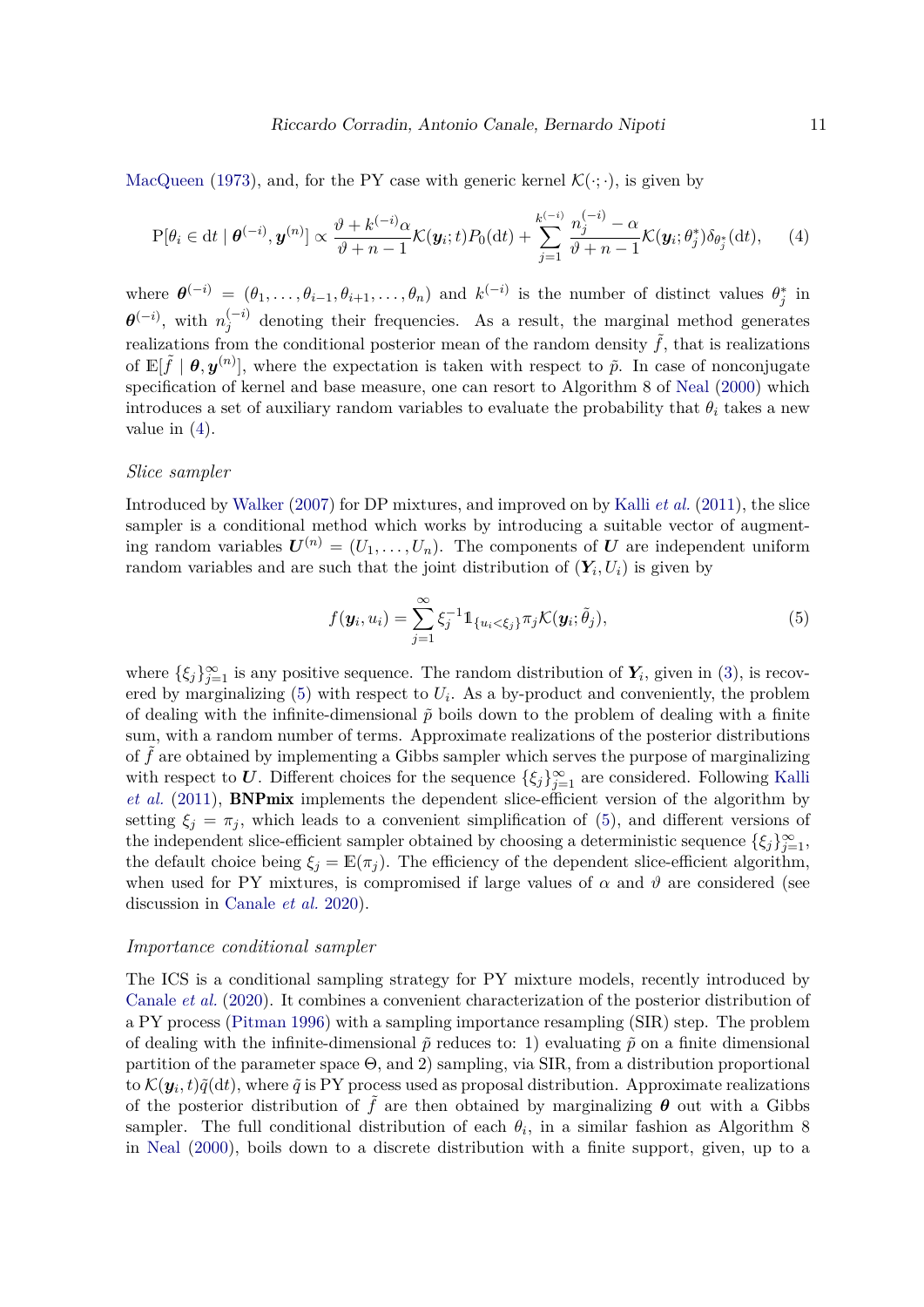proportionality constant, by

$$
P[\theta_i \in dt \mid \mathbf{y}_i, \tilde{p}] \propto p_0 \sum_{l=1}^{k_m} \frac{m_l}{m} \mathcal{K}(\mathbf{y}_i; s_l^*) \delta_{s_l^*}(dt) + \sum_{j=1}^{k_n} p_j \mathcal{K}(\mathbf{y}_i; t_j^*) \delta_{t_j^*}(dt), \tag{6}
$$

where  $(t_1^*, \ldots, t_{k_n}^*)$  are the fixed jump points of  $\tilde{p}$ ,  $(p_0, p_1, \ldots, p_{k_n})$  is the random vector obtained by evaluating  $\tilde{p}$  on the partition  $(\Theta \setminus \{t_1^*, \ldots, t_{k_n}^*\}, t_1^*, \ldots, t_{k_n}^*)$ , and  $(s_1^*, \ldots, s_{k_n}^*)$  and  $(m_1, \ldots, m_{k_m})$  are, respectively, the distinct values in the *m*-dimensional exchangeable sample generated from  $\tilde{q}$  and their frequencies. The value of  $m$  can be chosen arbitrarily, with large values favoring a good mixing of the chain at the price of a longer run-time.

### **4. Package implementation**

<span id="page-11-0"></span>The **BNPmix** package consists of three main R functions, wrappers of  $C_{++}$  routines which implement the BNP models described in Section [2](#page-2-0) and the MCMC simulation methods introduced in Section [3,](#page-9-0) along with some user-friendly functions which facilitate the elicitation of prior distributions and the post-processing of generated posterior samples. The three main functions are PYdensity, PYregression, and DDPdensity, and implement, respectively, Pitman-Yor mixture models for density estimation and clustering, a Pitman-Yor mixture model for density regression, and a DDP mixture model for density estimation of correlated samples. The spirit of the package is two-fold. On the one side, it provides a ready-to-use suite of functions to estimate a rich variety of BNP models: to this end, all functions provide a default specifications of their arguments, thus allowing for a non-informed estimation procedure. On the other side, each function offers a detailed list of arguments, concerning prior parameters, hyperpriors specification, kernel structure and sampling approach, which can be tuned by the more experienced user so to formalize and exploit available prior information.

The remainder of the section deals with both what lies under the hood (Section [4.1\)](#page-11-1) and the design of the R wrappers (Section [4.2\)](#page-12-0).

#### <span id="page-11-1"></span>**4.1. Low level implementation**

All the main functions of the **BNPmix** package are written in  $C_{++}$  and exploit the seamless interface to R provided by **Rcpp** and **RcppArmadillo** [\(Eddelbuettel and François](#page-27-11) [2011;](#page-27-11) [Eddelbuettel and Sanderson](#page-27-12) [2014\)](#page-27-12).

All the  $C_{++}$  routines implementing the models listed in Section [2](#page-2-0) share a common structure as they consist of a main function—where all the required objects are initialized—with a loop cycling over the number of MCMC iterations. Within this loop, all the method-specific functions are called to update the MCMC status.

Broadly speaking, any MCMC algorithm for posterior simulation under a mixture model setup includes two steps, which consist in *i*) allocating individual observations to clusters or mixture components, and *ii*) updating the parameters specific to each group or mixture component. In our C++ implementation, step *i*) is performed by specific functions, with names of the type clust\_update\_method\_model, where method refers to one of the three MCMC methods discussed in Section [3](#page-9-0) while model refers to one of the mixture specifications presented in Section [2.](#page-2-0) While step *i*) differs intrinsically from one MCMC method to another, step *ii*) stays fundamentally unchanged for different MCMC methods, as the update of component specific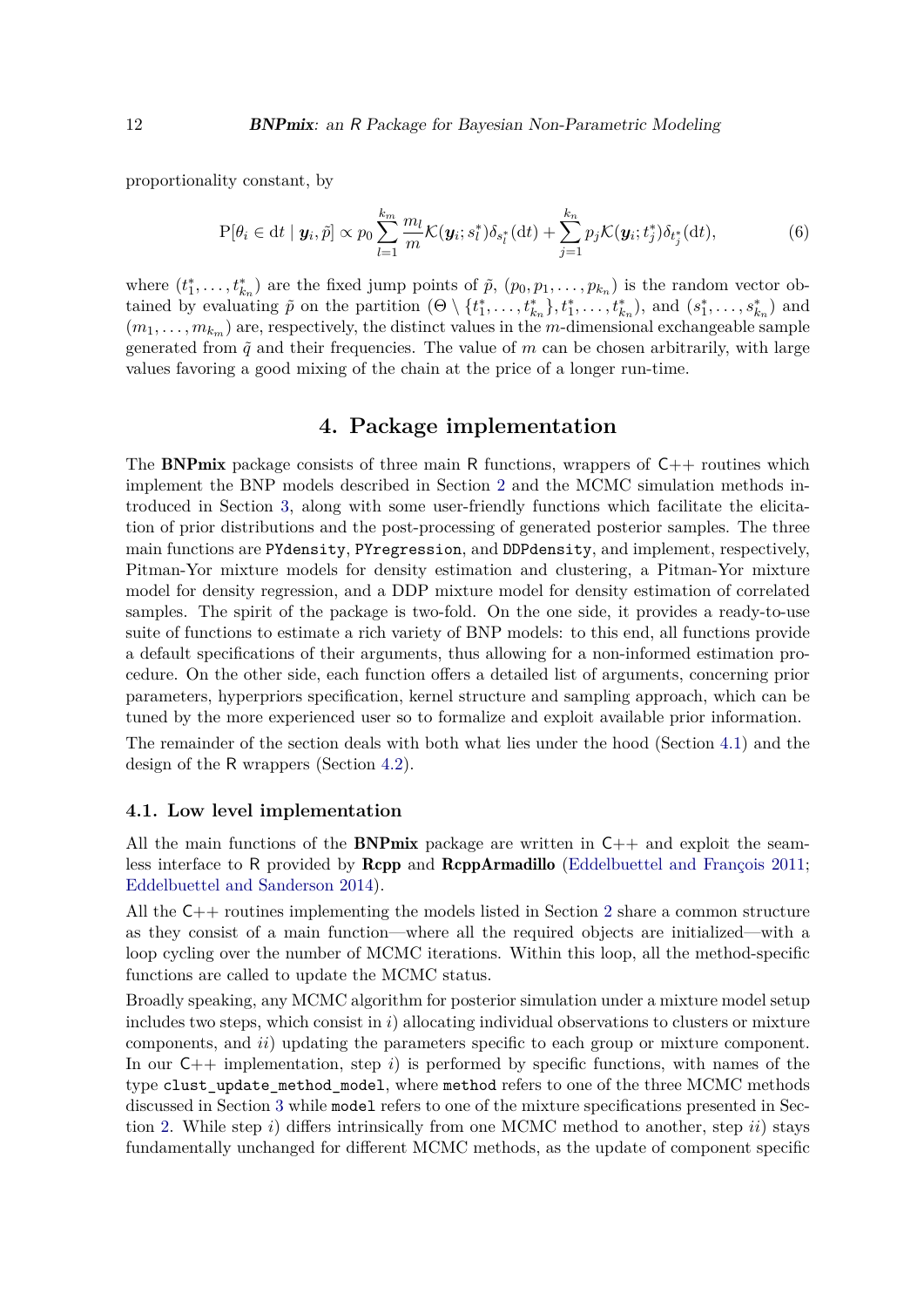parameters essentially depends on the structure of the kernel only. In our C++ implementation, step *ii*) is performed by specific routines, whose names —accellerate method model follow the same logic as those of the functions implementing step *i*). While method-specific, these functions share most of the  $C_{++}$  code needed to perform common tasks. Such common structure allows, as a by-product, for a fair comparison between the performance of different MCMC simulation methods.

In order to limit the memory usage, all the accellerate\_method\_model functions are of type void. This conveniently allows us to update, at each iteration of the MCMC, all the quantities needed to produce posterior summaries  $-$  e.g., realizations of posterior densities evaluated at a grid of points, or partitions of the data into clusters — while passing on to the next iteration only those required for the evaluation of full conditional distributions. The number of elements to update can vary across the iterations of the MCMC (see [Canale](#page-26-12) *[et al.](#page-26-12)* [2020,](#page-26-12) for details), aspect which is addressed by means of method-specific functions, named para\_clean\_method\_model, which suitably resize and reorder the arrays where the values taken by model parameters are stored. In line with the two-fold spirit of the package, however, the option to save all the quantities generated by the MCMC algorithm is offered for the user to independently compute any posterior summary that might be of interest.

Finally, functions of the type hyper\_accellerate\_method\_model allow hyperprior distributions to be added on the parameters defining the base measure, thus avoiding the often daunting task of eliciting the same parameters.

### <span id="page-12-0"></span>**4.2. Wrappers to the main functions**

A BNP mixture model can be fitted with the BNPmix package by calling an R function which, based on its arguments, interfaces with one of the specific  $C++$  subroutines described in Section [4.1.](#page-11-1) All the R functions require a data set y and a set of arguments referring to MCMC method, prior specification and form of the produced output. The MCMC parameters are passed through the named list mcmc, which allows the following arguments to be specified:

- niter, the number of MCMC iterations;
- nburn, the number of burn-in iterations to discard;
- nupd, argument controlling the number of iterations to be displayed on screen;
- print\_message, control option: if equal to TRUE the status is printed to standard output every nupd iterations.

The prior specification is passed to the  $C++$  routines through the named list prior. The latter includes the arguments strength (1 by default) and discount (0 by default) for the strength parameter  $\vartheta$  and the discount parameter  $\alpha$  of the Pitman-Yor process, and a set of model-specific arguments, as described in Section [2.](#page-2-0) If hyper = TRUE, as by default, the parameters defining the base measure are endowed with hyperprior distributions.

Finally, the arguments of the named list output describe the output which is to be returned. Such list shares a structure which is common to all the functions, and contains:

• out\_type, summaries of the posterior distribution to be returned. If equal to "FULL", the function returns the estimated partition and all the MCMC realizations of the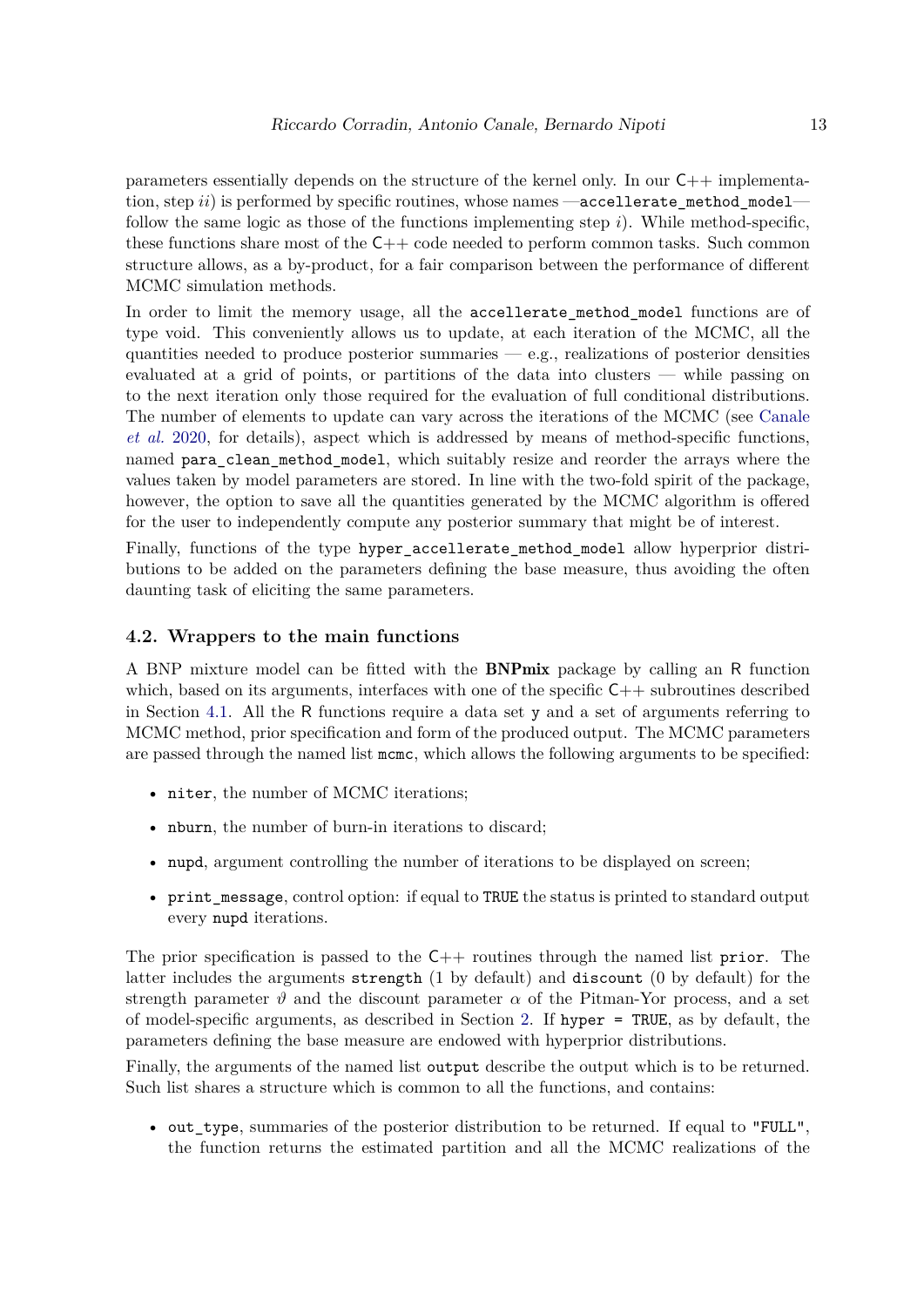posterior densities. If equal to "MEAN", the function returns the estimated partition and the mean of the sampled densities. If equal "CLUST", the function only returns the estimated partition;

- out param, option to return the values taken by cluster or component-specific parameters. If equal to TRUE, the function returns all the MCMC draws of such parameters;
- grid, a grid of points (or a data frame obtained via expand.grid) where to evaluate posterior densities.

While the general structure of these named lists is common across functions, there exist model-specific arguments which we describe, for each R function, in the remainder of the section.

### *PY mixture models*

The function PYdensity performs univariate and multivariate density estimation and clustering, via Pitman-Yor mixtures with Gaussian kernels. Specific elements of the mcmc list are:

- method, the MCMC algorithm chosen to perform the estimation. Three options are available, namely ICS (method = "ICS"), marginal sampler (method = "MAR") and slice sampler (method = " $SLI$ ");
- model, the specific mixture model, among those described in Section [2,](#page-2-0) to be fitted. The default choice is location-scale mixture (model = "LS") for both univariate and multivariate data. Other options are location mixture (model = "L") for both univariate and multivariate data, and location-scale mixture with diagonal covariance matrix (model = "DLS") for multivariate data only;
- m\_imp (available if method = "ICS"), size (given by *m* in the notation of Section [3\)](#page-9-0) of the exchangeable sample generated from the proposal distribution  $\tilde{q}$ , in the SIR step of the ICS method. Default is m\_imp = 10;
- slice\_type (available if method =  $"SLI"$ ), the specification of the type of slice sampler. Options are "DEP" for dependent slice-efficient, and "INDEP" for independent sliceefficient. Default is slice\_type = "DEP".

Finally, the named list prior for PYdensity admits a set of model-specific arguments, for which an exhaustive description is reported in Table [1.](#page-14-0) The default values of the arguments in the prior list are set so that the expectation of the location component equals the sample mean, and both the variance of the location component and the expectation of the scale component coincide with the sample variance.

### *PY density regression*

The function PYregression performs univariate density regression and clustering, via Pitman-Yor mixture of normal linear regressions. Beside y, the argument x, that is the values taken by the *d* regressors, is also required.

The specific arguments of the named list momo for PYregression are: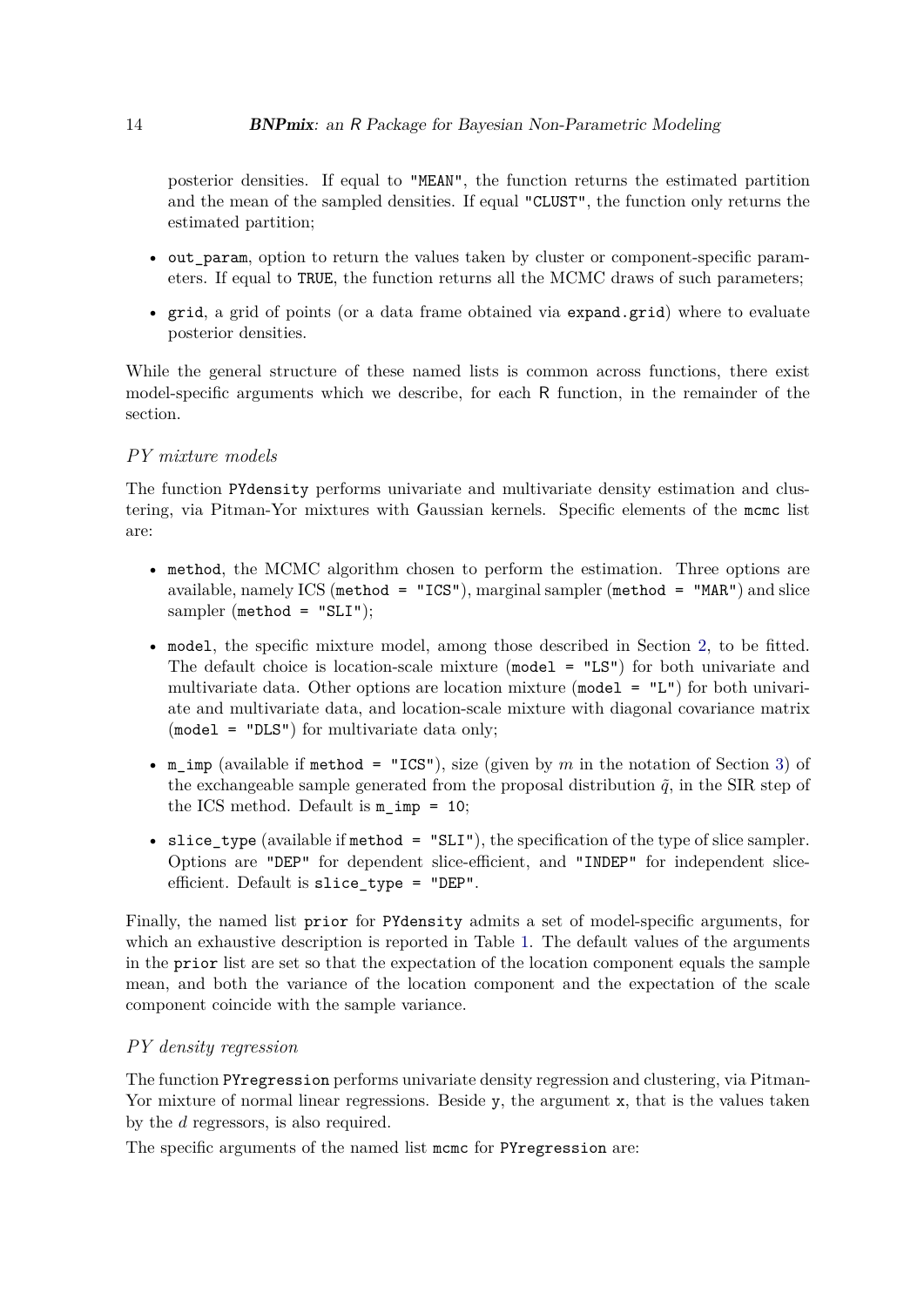|                 |  | hyper = FALSE               | Univariate                          | Multivariate                                 |
|-----------------|--|-----------------------------|-------------------------------------|----------------------------------------------|
| $model = "L"$   |  | m0, mean of $\tilde{\mu}_i$ | m0, mean of $\tilde{\mu}_i$         |                                              |
|                 |  |                             | s20, variance of $\tilde{\mu}_j$    | S20, covariance of $\tilde{\mu}_i$           |
|                 |  |                             | a0, shape of $\sigma^2$             | Sigma0, scale matrix of $\Sigma$             |
|                 |  | b0, scale of $\sigma^2$     | no, df of $\Sigma$                  |                                              |
|                 |  |                             | m0, mean of $\tilde{\mu}_i$         | m0, mean of $\tilde{\mu}_j$                  |
|                 |  | $model = "LS"$              | k0, scale factor of $\tilde{\mu}_j$ | k0, scale factor of $\tilde{\mu}_j$          |
|                 |  |                             | a0, shape of $\tilde{\sigma}_i^2$   | S0, matrix of $\Sigma_j$                     |
|                 |  |                             | b0, scale of $\tilde{\sigma}_i^2$   | n0, df of $\Sigma_i$                         |
|                 |  |                             |                                     | m0, mean of $\tilde{\mu}_j$ (vector)         |
|                 |  | $model = "DLS"$             |                                     | k0, scale factor of $\tilde{\mu}_j$ (vector) |
|                 |  |                             |                                     | a0, shape of $\Sigma_j$ (vector)             |
|                 |  |                             |                                     | b0, scale of $\sum_j$ (vector)               |
| $hyper = TRUE$  |  |                             | Univariate                          | Multivariate                                 |
|                 |  |                             | m1, mean of m0                      | m1, mean of m0                               |
|                 |  | $model = "L"$               | k1, scale factor of m0              | k1, scale factor of m0                       |
|                 |  |                             | a1, shape of s20                    | lambda1, df of S20                           |
|                 |  |                             | b1, scale of s20                    | Lambda1, matrix of S20                       |
|                 |  |                             | m1, mean of m0                      | m1, mean of m0                               |
|                 |  |                             | s21, variance of m0                 | S1, covariance of m0                         |
| $model = "LS"$  |  |                             | tau1, shape of k0                   | tau1, shape of k0                            |
|                 |  |                             | zeta1, rate of k0                   | zeta1, rate of k0                            |
|                 |  |                             | a1, shape of b0                     | n1, df of Sigma0                             |
|                 |  |                             | b1, rate of b0                      | Sigma1, matrix of Sigma0                     |
| $model = "DLS"$ |  |                             | $m1$ , mean of $m0$ (vector)        |                                              |
|                 |  |                             |                                     | s21, variance of m0 (vector)                 |
|                 |  |                             |                                     | $tau$ , shape of k0 (vector)                 |
|                 |  |                             |                                     | zeta1, rate of k0 (vector)                   |
|                 |  |                             |                                     | a1, shape of b0 (vector)                     |
|                 |  |                             |                                     | b1, rate of b0 (vector)                      |

<span id="page-14-0"></span>Table 1: Parameters for the prior list of the PYdensity function.

- method, the MCMC algorithm chosen to perform the estimation. Three options are available, namely ICS (method = "ICS"), marginal sampler (method = "MAR") and slice sampler ( $\text{method} = \text{``SLI''}$ );
- model, the specific mixture model, between those described in Section [2,](#page-2-0) to be fitted. The default choice is location-scale mixture ( $\text{model} = \text{ILS}$ "), a second option is the location mixture (model =  $"L"$ );
- m imp (available if method = "ICS"), size of the exchangeable sample generated from the proposal distribution  $\tilde{q}$ , in the SIR step of the ICS method. Default is  $m\text{imp} = 10$ ;
- m\_marginal (available if method = "MAR"), number of auxiliary variables introduced for the Monte Carlo evaluation of the probability that  $\theta_i$  takes a new value in [\(4\)](#page-10-0) (see Algorithm 8 of [Neal](#page-28-11) [2000\)](#page-28-11);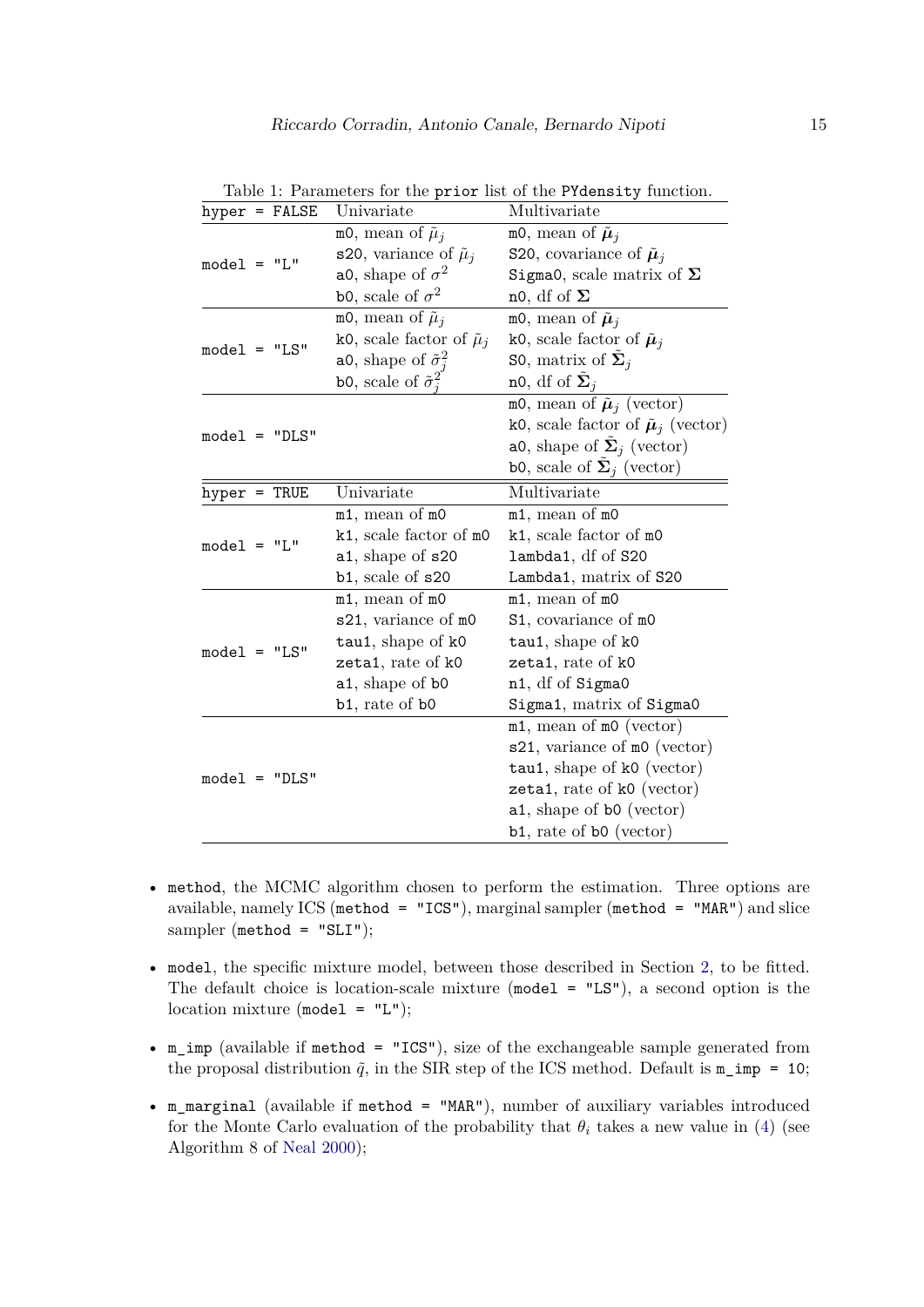|                | $hyper = FALSE$                             | $hyper = TRUE$                            |
|----------------|---------------------------------------------|-------------------------------------------|
| $model = "L"$  | m0, mean of $\beta_i$                       | m1, mean of m0                            |
|                | <b>S0</b> , covariance of $\tilde{\beta}_i$ | k1, scale factor of m0                    |
|                | a0, shape parameter of $\sigma^2$           | n1, degrees of freedom for SO             |
|                | b0, scale parameter of $\sigma^2$           | S1, scale matrix of S0                    |
|                |                                             | a0, shape parameter of $\sigma^2$         |
|                |                                             | <b>b0</b> , scale parameter of $\sigma^2$ |
| $model = "LS"$ | m0, mean of $\beta_i$                       | m1, mean of m0                            |
|                | <b>S0</b> , covariance of $\beta_i$         | k1, scale factor of m0                    |
|                | a0, shape parameter of $\tilde{\sigma}_i^2$ | n1, degrees of freedom for SO             |
|                | bo, scale parameter of $\tilde{\sigma}_i^2$ | S1, scale matrix of S0                    |
|                |                                             | tau1, shape of b0                         |
|                |                                             | zeta1, rate of b0                         |

<span id="page-15-0"></span>Table 2: Parameters for the prior list of the PYregression function.

• slice\_type (available if method =  $"SLI"$ ), the specification of the type of slice sampler. Options are "DEP" for dependent slice-efficient, and "INDEP" for independent sliceefficient. Default is slice\_type = "DEP".

Finally, the model-specific arguments admitted by the named list prior for PYregression, are described in Table [2.](#page-15-0) The default specification of the hyperparameters is such that the intercept has prior expectation equal to the average of y and variance 100, the regression coefficients have prior expectation and variance equal to 0 and 100, respectively, and the prior expectation for the scale component coincides to the sample variance of y.

### *DDP density estimation*

The function DDPdensity performs univariate density estimation for correlated samples, via GM-DDP mixture model with Gaussian kernel. Beside y, an argument named groups is also required. The latter can be thought of as a label assigned to each observation in y, which thus identifies distinct subsamples in y. Unlike the previous two functions, the named list mcmc does not account for the MCMC algorithm choice since only the ICS method is implemented for this class of models. Beside the common arguments, the mcmc named list includes, as model-specific, m\_imp, which is the size of the exchangeable sample generated from the proposal distribution  $\tilde{q}$ , in the SIR step of the ICS method.

The base measure of the DDPdensity function is a normal-inverse gamma distribution with parameters m0, k0, a0 and b0, where the first two are mean and scale factor defining the normal base measure on the location parameter, and the latter two are shape and scale of the inverse gamma base measure on the scale parameter. These parameters can be specified as arguments of the named list prior. Their default specification is such that the expectation of the location component of the base measure is equal to the overall sample mean, obtained by pooling the groups together, and the expectation of the scale component coincides to the overall sample variance. In addition, the prior list admits the argument wei (*z* in the notation of Section [2\)](#page-2-0), which is a parameter taking values in (0*,* 1) (default is 0*.*5) and controlling the strength of the borrowing of information across groups. Finally, notice that, for the DDPdensity function, the argument discount is fixed equal to 0 while one can tune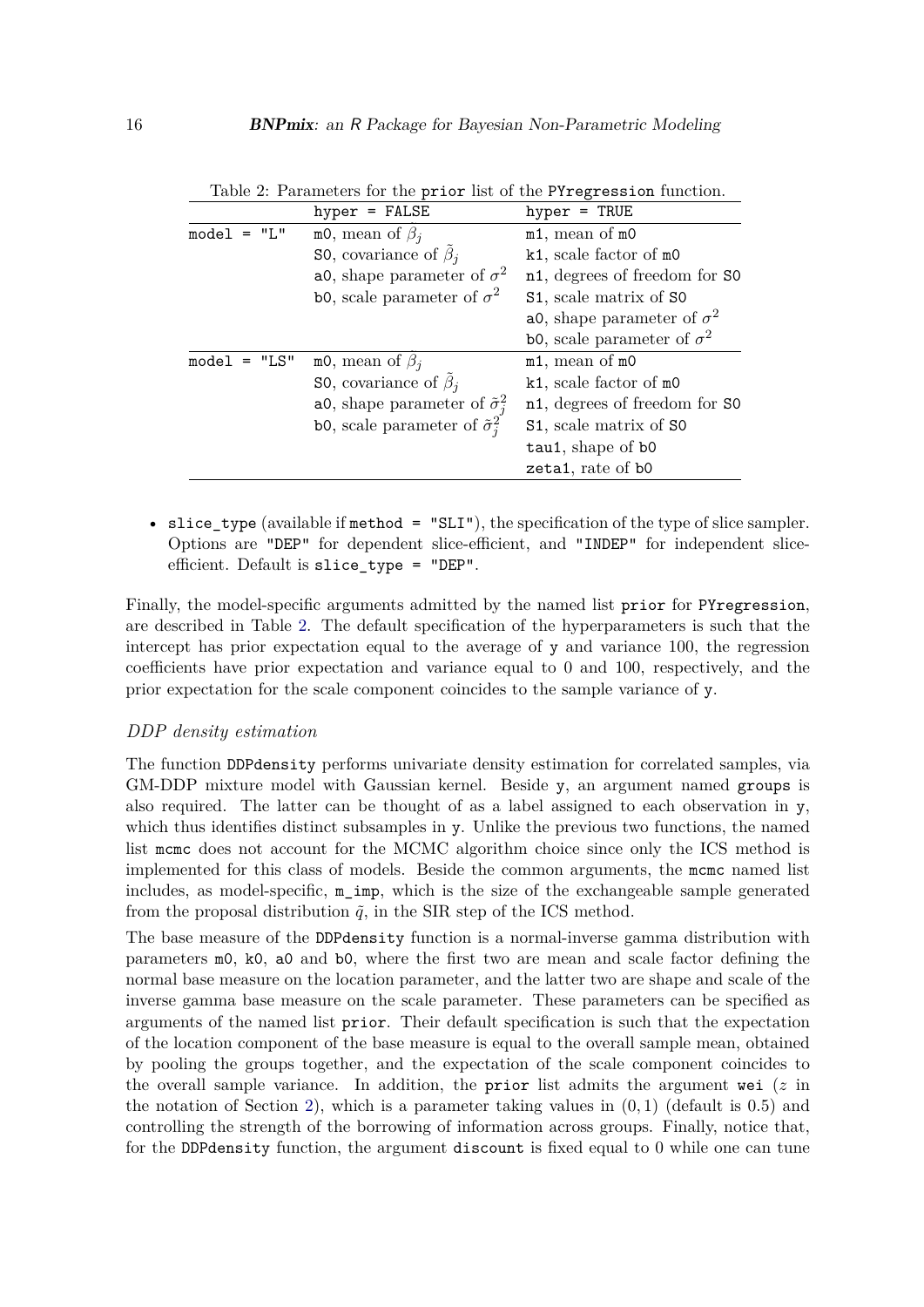the argument strength (1 by default), corresponding to the parameter  $\vartheta$  in the specification of the univariate location-scale DDP mixture model in Section [2.](#page-2-0)

### *Other functions*

The PYdensity, PYregression, and DDPdensity functions return an object of class BNPdens. The plot method, extended to the BNPdens class by means of the **ggplot2** package, produces a plot of the estimated posterior mean density function. Based on the type of model and the dimension of the data, plot can be called with additional arguments. Specifically:

- if the BNPdens object is produced by PYdensity and data are univariate, plot admits the argument show\_hist, a logical argument which returns the histogram of the raw data along with the posterior density. The size of the bins can be set with bin\_size. Observations can be displayed on the *x*-axis by specifying show\_points = TRUE. Moreover, if also show\_clust = TRUE, the displayed observations are colored based on the estimated clustering. The col argument controls the color of the estimated posterior density. Pointwise posterior credible bands of level conf\_level around the posterior mean densities can be added by setting band = TRUE;
- if the BNPdens object is produced by PYdensity and data are multivariate, plot generates, for the pair of variables indexed by dimension, the bivariate contour plot of the corresponding bivariate marginal density function. Adding show\_points = TRUE or show\_clust = TRUE, allows to display the observations in the contour plot and to color them based on the estimated clustering;
- if the BNPdens object is produced by PYregression and the number of covariates does not exceed four, the plot function returns the scatterplot of the observations colored according to the estimated clustering;
- if the BNPdens object is produced by DDPdensity and thus data consist of two or more subgroups, the plot function returns a wrapped plot, with each subplot corresponding to a specific group. An additional argument specific to the output of DDPdensity is wrap\_dim, which allows to choose the number of rows and columns in the plot.

Other methods have been extended to the BNPdens class. The print method returns details on the BNPdens object and the model which produced it. The summary method returns some basic information on the model fitting, such as number of iterations, number of burn-in iterations, computational time and average number of clusters. The partition method, when applied to BNPdens objects, returns a point estimate for the clustering of the data, based on the partitions visited during the MCMC algorithm. This can be achieved by adopting two distinct loss functions, namely the variation of information loss function (dist = "VI") and Binder's loss function (dist = "Binder"). This method is an efficient  $C++$  implementation of the method described by [Wade and Ghahramani](#page-29-8) [\(2018\)](#page-29-8). The BNPmix package also includes a method, named BNPdens2coda, to interface objects of class BNPdens with the coda package. For univariate PY mixture models, the BNPdens2coda method exports a matrix, whose first row reports the number of blocks of the partitions visited by the chain, while each one of the remaining rows is composed by the values taken by the density at each point of the grid (grid), at different iterations of the MCMC algorithm. For multivariate and regression PY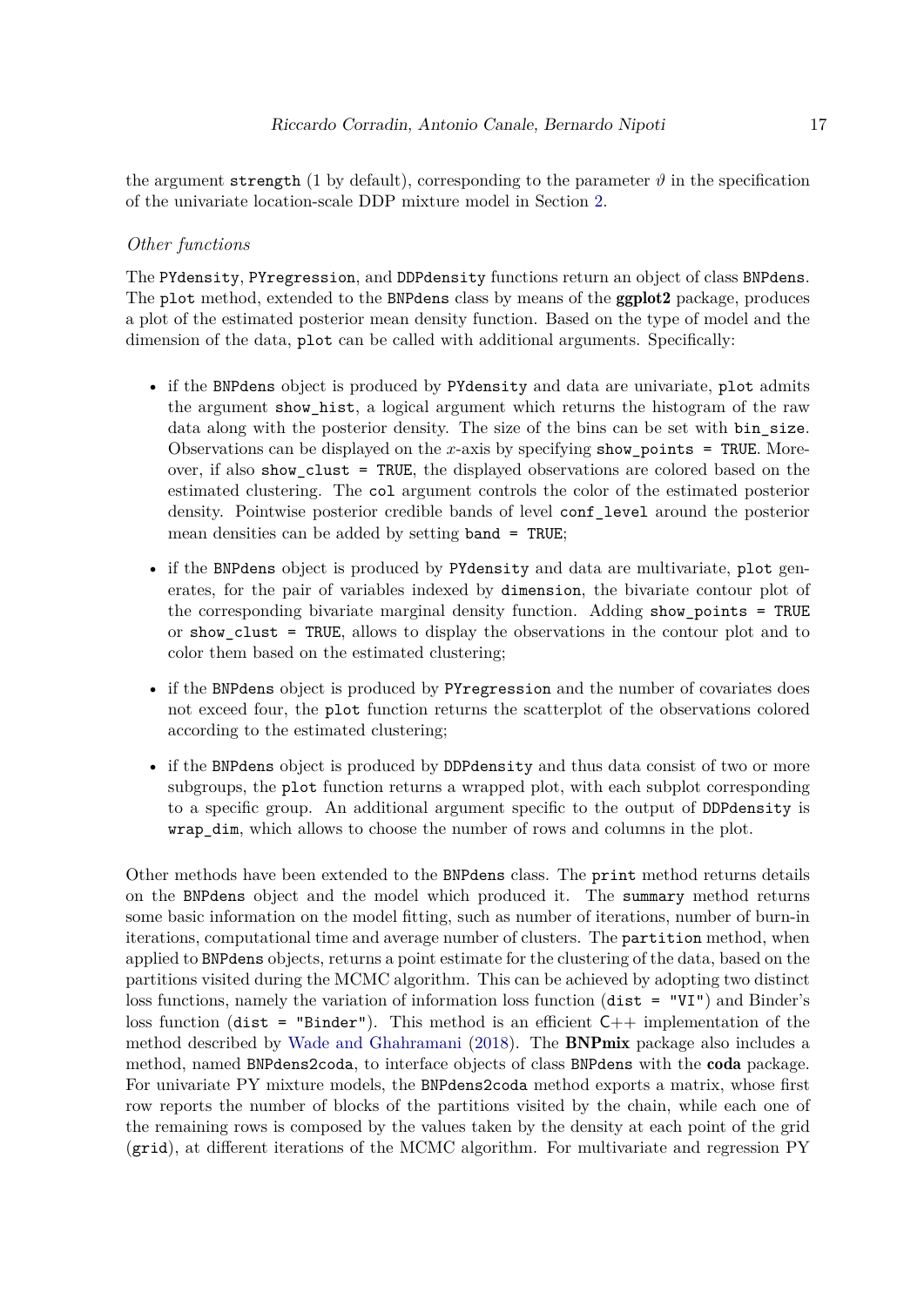mixture models, the BNPdens2coda method exports only a vector with the number of blocks of the partitions visited by the chain. For DDP mixture models the BNPdens2coda method exports a matrix whose first row reports the number of clusters of the partition visited by the chain, while the other rows report the values taken by the weights of the group specific processes at each iteration. Finally, the PYcalibrate function allows to elicit the strength parameter of the Pitman-Yor process by specifying the sample size and by fixing the discount parameter and the expected number of clusters a priori.

### **4.3. Package scalability**

Considering the variety of models implemented in the BNPmix package and the possibility to fit these models to data sets with different levels of complexity in terms of size (*n*), dimension (*p*), presence and number of covariates (*d*) and number of groups (*L*), we briefly comment on the scalability of the package with respect to these quantities. Based on our experience, when considering the default specifications and without taking into account the time needed to evaluate estimated densities on a given grid of values (i.e., output\$out\_type = "CLUST"), the average time per iteration for the functions PYdensity, PYregression, and DDPdensity, displays a linear grow as the sample size *n* becomes large. The run-time is also affected by the complexity of the data. Specifically, assuming *n* is kept fixed, a growth faster than linear is observed both when the dimension *p* in PYdensity and when the number of covariates *d* in PYregression increases. Finally, the function DDPdensity shows a roughly linear growth of its average time per iteration as the number of groups *L* becomes large. The described behavior of PYdensity, PYregression and DDPdensity is not surprising as it is well known that MCMC methods are severely affected by the dimension of the space that has to be explored by the chain, that is the support of the posterior distribution for the functions implemented in BNPmix, which is ultimately connected to the quantities discussed above. Evaluating the generated densities on a given grid of points at each iteration of an MCMC algorithm can severely affect computational efficiency, issue which is particularly relevant for large dimensions *p* in PYdensity or number of covariates *d* in PYregression. Note, however, that BNPmix conveniently allows users to specify the type of desired output (see Section [4.2\)](#page-12-0), thus avoiding unnecessary computations if not needed.

### **5. Usage of the package**

<span id="page-17-0"></span>We next illustrate the use of the **BNPmix** package by walking the reader through the entire process of density estimation, clustering and regression, via BNP mixture models. We start by showing how to elicit prior distributions, how to run the sampler, and how to process the output of the functions, for inferential purposes. In order to do this, we analyze different subsets of the Collaborative Perinatal Project (CPP) data set [\(Klebanoff](#page-27-13) [2009\)](#page-27-13), as well as synthetic data. The CPP data set is a rich collection of observations referring to a large prospective study conducted in the United States in the '60s. The goal of the study was to assess the cause of neurological disorders and other pathologies in children. The full data set counts more than 2 300 observations, each consisting of several measurements referring to pregnant women and their babies. The focus of our illustrative analysis is on three quantities: the gestational age (in weeks), the weight of the baby at birth  $(in g)$ , and the concentration level in maternal serum of DDE (in µg*/*L), a persistent metabolite of the pesticide DDT,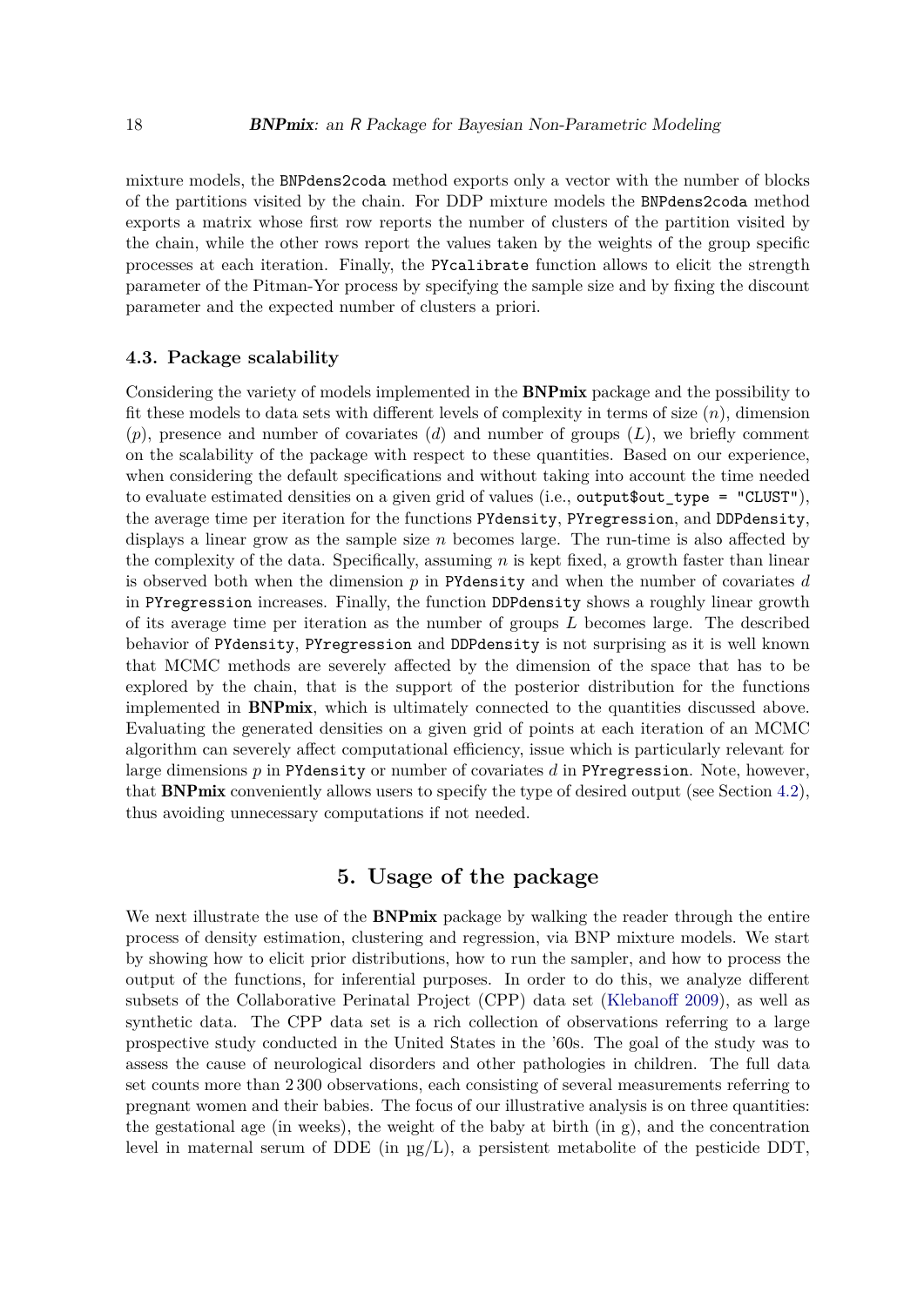known to have adverse impact on health [\(Longnecker, Klebanoff, Zhou, and Brock](#page-28-13) [2001\)](#page-28-13). This subset of the original data set is available in the BNPmix package via

> R> library("BNPmix")  $R$ > data(CPP, package = "BNPmix")

### <span id="page-18-0"></span>**5.1. Univariate density estimation**

We illustrate here how to perform univariate density estimation and clustering, by focusing on the gestational age for a group of women belonging to one of the 12 university hospitals participating in the study.

 $R > v \leq CPPCPP\$ hosp == 11, ]

We consider a DP location-scale mixture model, thus setting the discount parameter  $\alpha = 0$ . Previous studies show that the distribution of the gestational age is left skewed and shows an irregular shape due to the presence of three subpopulations corresponding to early preterm, preterm, and normal births. For this reason we fix the prior expected number of clusters to three and choose the value of strength parameter  $\vartheta$  accordingly. This can be done by using the PYcalibrate function.

R> DPprior  $\leq$  PYcalibrate(Ek = 3, n = nrow(y), discount = 0)

We endow the parameters of the base measure with hyperprior distributions with default parameters. The complete prior specification for our BNP mixture model is specified as

```
R> prior <- list(strength = DPprior$strength, discount = 0)
```
Before running the MCMC algorithm (opting here and henceforth for the default ICS simulation method), we specify the number of MCMC iterations and the grid of points where to evaluate the density. This can be done with

```
R > mcmc \leftarrow list(niter = 5000, nburn = 4000)
R> output \le list(grid = seq(30, 46, length.out = 100), out_type =
```
Then MCMC algorithm can then be run by calling the PYdensity function and providing all the previously defined lists.

> R> set.seed(42) R> fit1 <- PYdensity( $y = y$ \$gest, mcmc = mcmc, prior = prior, output R> print(fit1) BNPdens object Type: univariate density

The plot of the posterior mean density is produced by calling the method plot on the fitted model fit1. The posterior mean density plot can be endowed with pointwise quantile-based posterior credible bands, histogram of the raw data, observations colored according to the estimated clustering (obtained by calling the function partition within the method plot), or a combination of them. The two examples displayed in Figure [9](#page-19-0) have been produced by the following code: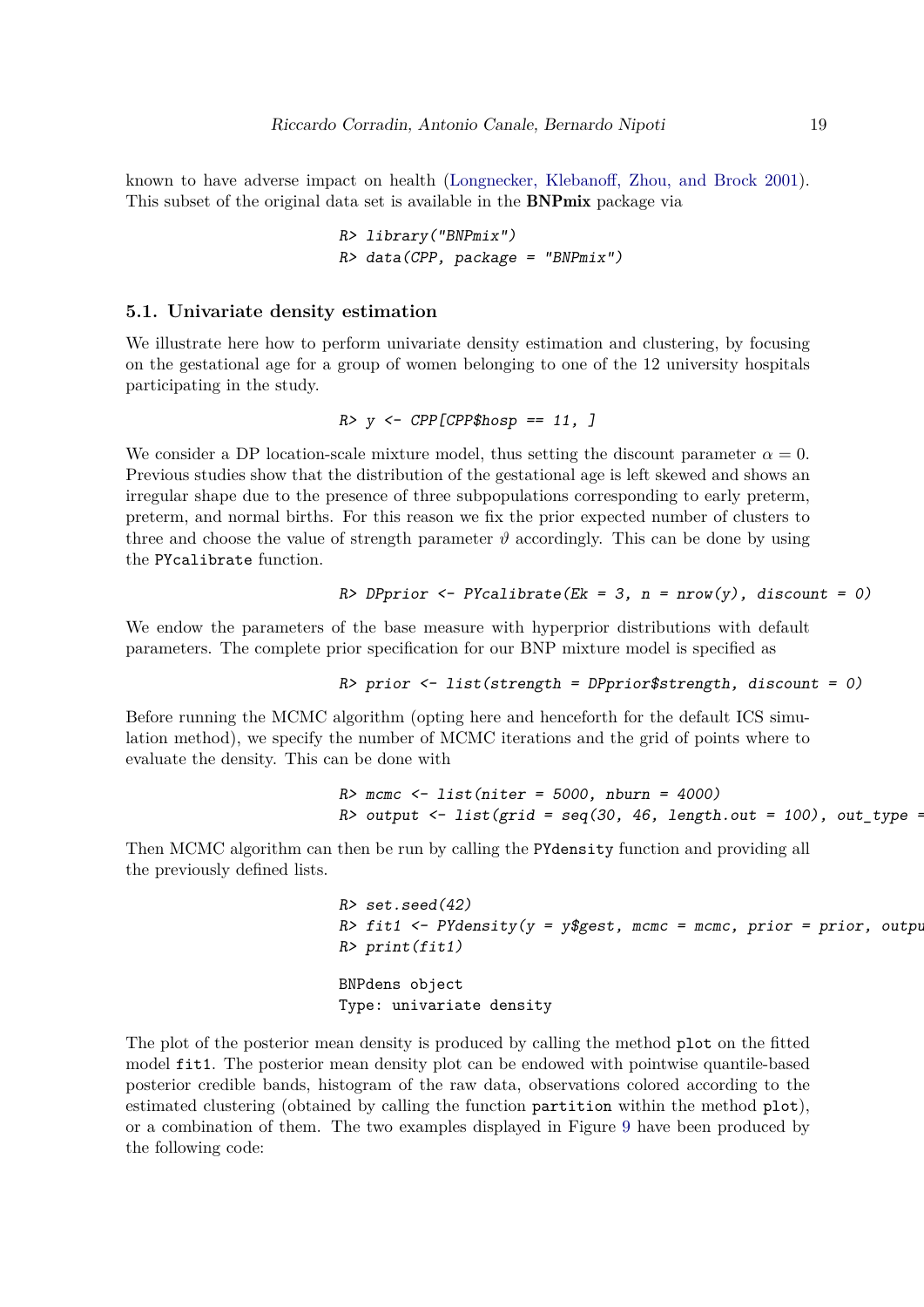

<span id="page-19-0"></span>Figure 9: Posterior mean density of gest in the 11th hospital (left) and 95% pointwise posterior credible bands along with the histogram of the raw data and observations colored according to the estimated clustering (right).

```
R> plot(fitt1, show\_hist = TRUE, xlab = "gestational age")R> plot(fit1, band = FALSE, show clust = TRUE, xlab = "gestational
```
### **5.2. Multivariate density estimation**

Next we illustrate how to perform density estimation and model-based clustering for multivariate data. The first illustration focuses on the three continuous variables composing the CPP data set. The goal of the analysis is to provide an estimate of the joint trivariate density function of the variables gestational age, DDE (after a logarithmic transformation), and weight at birth.

### R> y <- cbind(CPP\$gest, log(CPP\$dde), CPP\$weight)

Given the lack of precise prior information on the clustering structure of the data when these three variables are concerned, we consider a PY mixture model with discount parameter  $\alpha = 0.1$  and strength parameter  $\vartheta$  equal to 0.05. We also assume hyperprior distributions on the parameters of the base measure and adopt the default empirical specification for the corresponding hyperparameters.

```
R> prior \le list(strength = 0.05, discount = 0.1)
```
We specify the remaining arguments of PYdensity and run the MCMC algorithm with

R> grid  $\leq$  expand.grid(seq(30, 46, length.out = 25) +  $seq(0.7, 5.2, length.out = 25)$ ,  $seq(0, 130, 1)$  $R$ > output <- list(grid = grid, out\_type = "FULL")  $R$   $\geq$  mcmc  $\leq$  - list(niter = 2000, nburn = 1000, m\_imp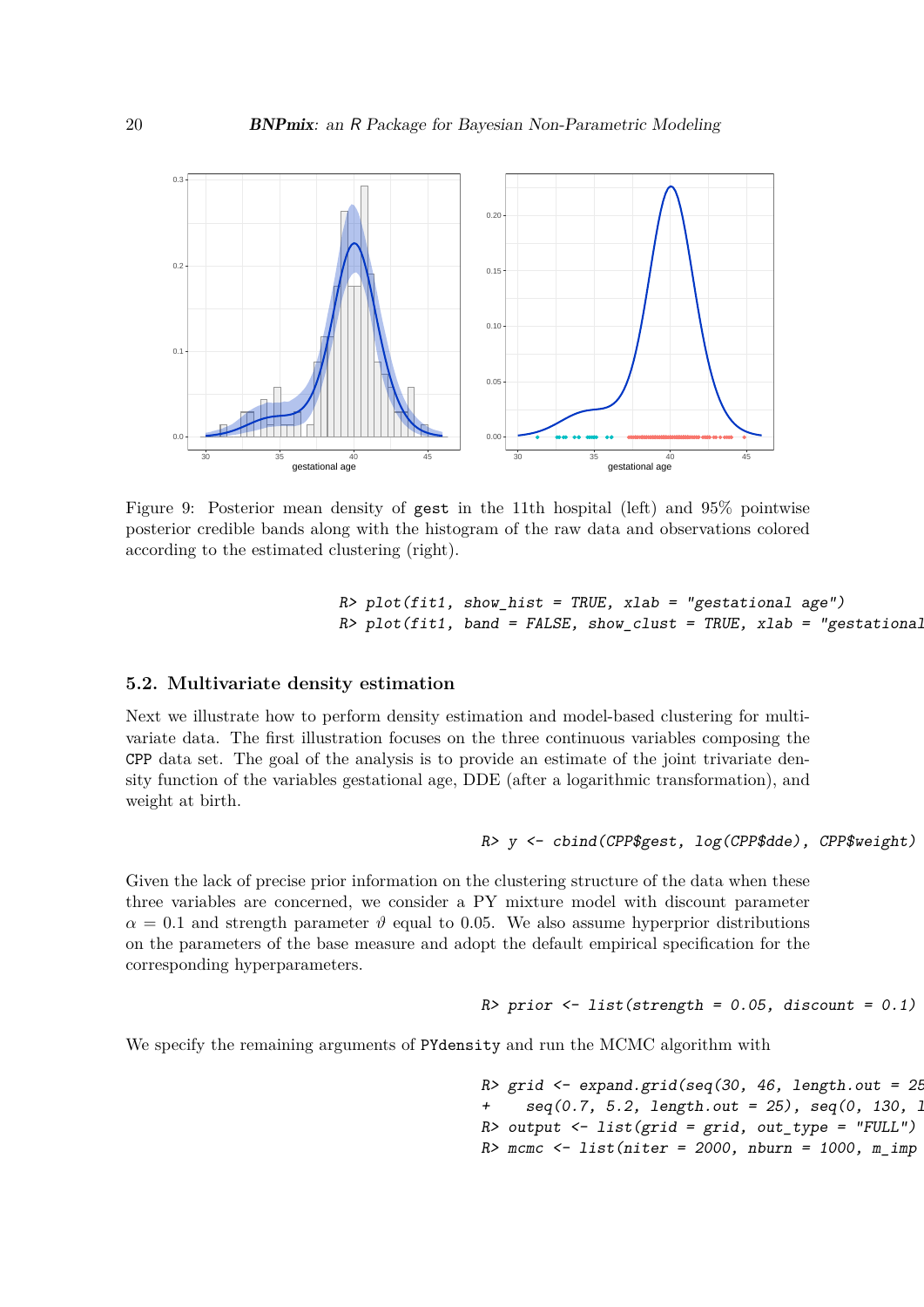R> set.seed(42) R> fit2 <- PYdensity(y = y, mcmc = mcmc, prior = p

Posterior mean densities, univariate marginal or bivariate marginal (collected and displayed in Figure [10\)](#page-21-0), can be produced by calling the method plot as follows:

```
R> p12 <- plot(fit2, dim = c(1, 2), show clust =
    xlab = "gestational age", ylab = "log(DDE)")R> p21 <- plot(fit2, dim = c(2, 1), show_clust = 1
+ ylab = "gestational age", xlab = "log(DDE)")
R> p13 <- plot(fit2, dim = c(1, 3), show_clust = 1
    slab = "gestational age", ylab = "weight")R> p23 \leq plot(fit2, dim = c(2, 3), show\_clust = 1xlab = "log(DDE)", ylab = "weight")
R> p32 <- plot(fit2, dim = c(3, 2), show_clust = 1
+ ylab = "log(DDE)", xlab = "weight")
R> p31 <- plot(fit2, dim = c(3, 1), show_clust = 1
+ ylab = "gestational age", xlab = "weight")
R> p1 <- plot(fit2, dim = c(1, 1), show_clust = TF
    xlab = "gestational age", ylab = "density")
R> p2 <- plot(fit2, dim = c(2, 2), show clust = TR
+ xlab = "log(DDE)", ylab = "density")
R > p3 <- plot(fit2, dim = c(3, 3), show_clust = TF
+ xlab = "weight", ylab = "density")
R> gridExtra::grid.arrange(p1, p12, p13, p21, p2,
     layout_matrix = matrix(1:9, 3, 3)
```
A second illustration of the usage of PYdensity focuses on model-based clustering only, and considers observations of a larger dimension. To this end, we consider a synthetic data set and estimate the clustering structure induced by a BNP model assuming a more parsimonious location-scale mixture specification where each Gaussian component has a diagonal covariance matrix. This is done by specifying the option model  $=$  "DLS" in the mcmc list. We also exploit the marginal sampler implementation specifying method = "MAR" in the mcmc list.

> $R$ > output <- list(out type = "CLUS  $R$ > mcmc <- list(niter = 5000, nbur

A sample of 100 synthetic observations of dimension  $p = 25$  is simulated from a mixture of two Gaussians and one scaled Student *t* distribution. Given this simulation framework, we might expect to observe two regions of the sample space dense of observations, and a moderate number of observations, generated from the heavy tailed mixture component, which are likely to constitute singleton clusters in our model-based clustering analysis. The code to simulate these data is

> $R > p \le -25$ R> set.seed(42)  $R$ > ysim  $\leq$  rbind(  $moment::rmmorm(50, mean = rep)$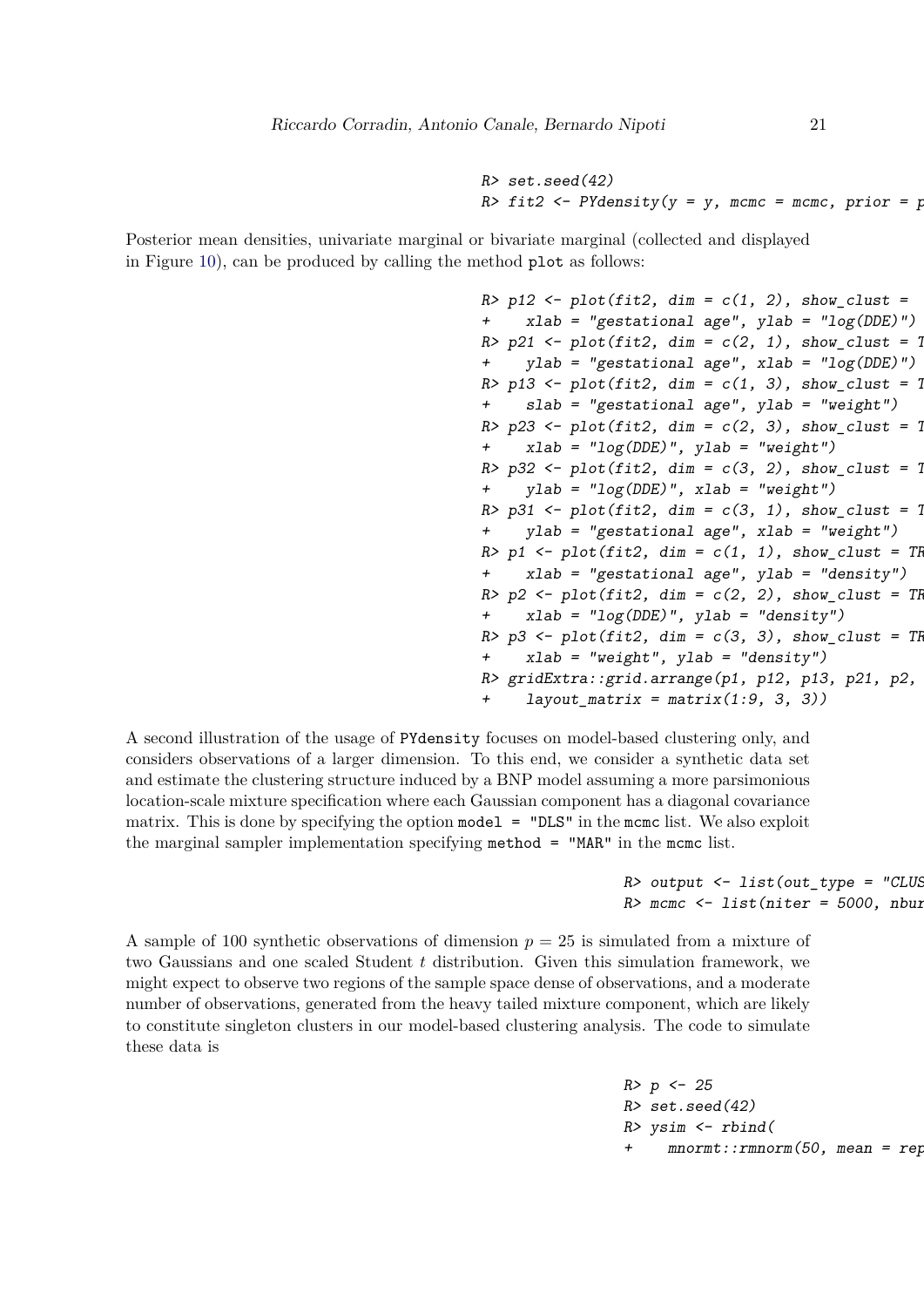

<span id="page-21-0"></span>Figure 10: Posterior mean densities, univariate marginal and pairwise bivariate marginal, obtained by calling plot on the fitted model fit2. In addition to the posterior mean density value, each pairwise bivariate density shows the data points colored according to the estimated clustering.

```
mnormt::rmnorm(40, mean = san+ varcov = diag(1, p)),
+ matrix(rt(10*p, df = 2), 10,R> ysim <- scale(ysim)
```
We run the MCMC with the following prior specification:

 $R$ > prior <- list(strength = 1, dis  $R$ > fit.sim <- PYdensity(y = ysim,  $output = output)$ 

The clustering structure detected by the model fitted to the object fit.sim can be explored by using the function partition. As point estimate, we consider the partition which, among those visited during the MCMC, minimizes the posterior expected loss, where we work under the variation of information framework introduced and studied by [Wade and Ghahramani](#page-29-8) [\(2018\)](#page-29-8) in the context of clustering estimation problems.

> $R$ > fit.sim.part <- partition(fit.s R> sort(ftable(fit.sim.part\$partit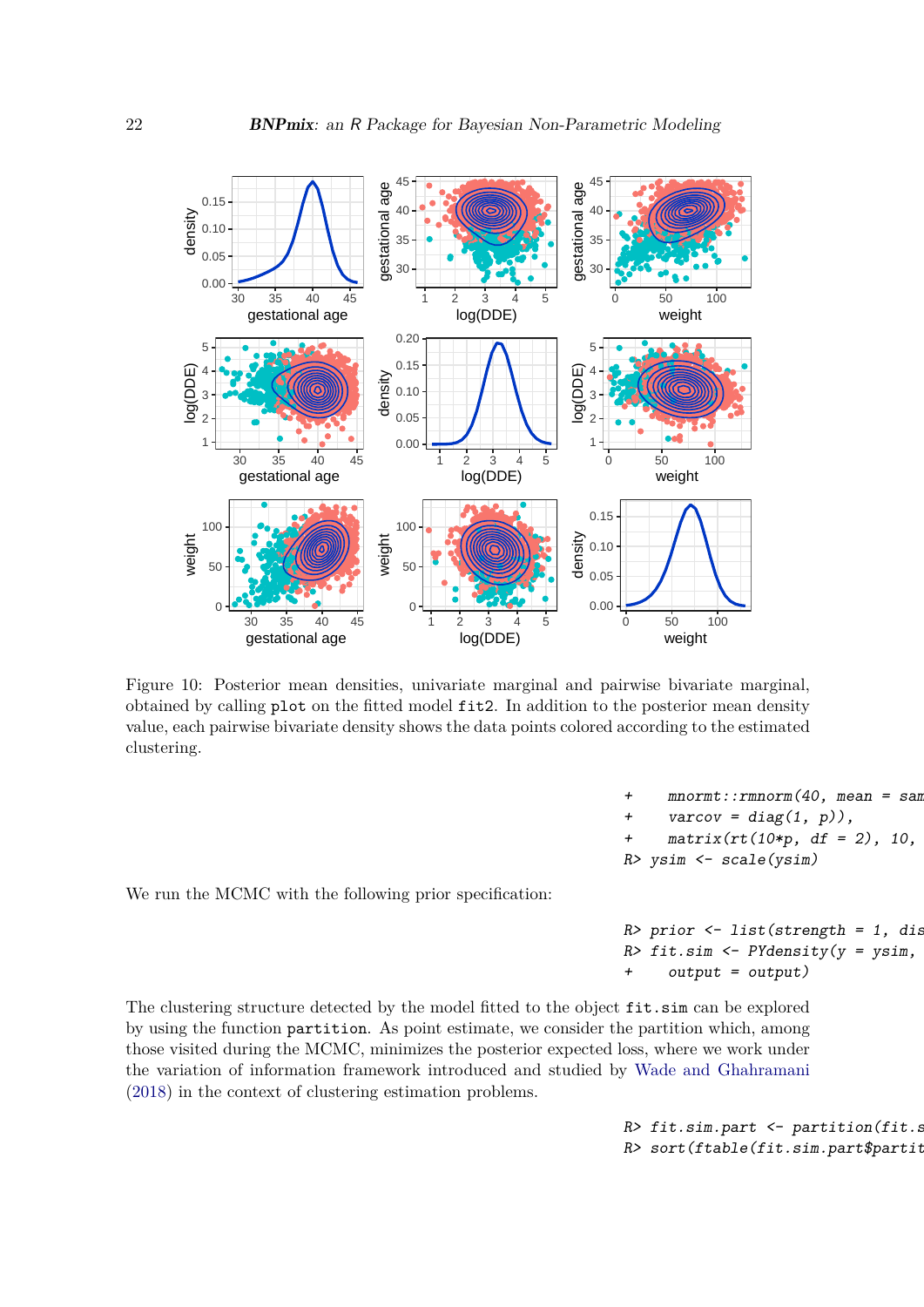

<span id="page-22-0"></span>Figure 11: Dissimilarity matrix returned by partition(fit.sim), obtained by using [Wade](#page-29-8) [and Ghahramani](#page-29-8) [\(2018\)](#page-29-8)'s method with variation of information loss function (dist =  $"VI"$ ).

50 40 1 1 1 1 1 1 1 1 1 1

The data appear grouped into twelve clusters. The frequencies are consistent with the presence of two large clusters and ten small ones, all being singletons, arguably representing the 10% of the data coming from the heavy-tailed Student *t* distribution. Further insight on the clustering structure of the data can be gained by visualizing the estimated dissimilarity matrix with

> R> dissmat  $\leq$  as.dist(1 - fit.sim. R> clus <- hclust(dissmat)  $R$ > heatmap(as.matrix(dissmat),  $R$ ow  $Colv = NA$

The dendrogram obtained with the complete linkage through the hclust function (displayed in Figure [11\)](#page-22-0) clearly shows the presence of two main clusters. The remaining small clusters, while distinct in our analysis, can be interpreted as one group of outlying observations, in agreement with the simulation scenario we devised.

### **5.3. Density regression**

In order to illustrate the usage of the PYregression function, we study how the distribution of gestational age changes with DDE. Following the same argument as in Section [5.1,](#page-18-0) we fix the prior expected number of clusters to 3 and, given a moderate discount parameter  $\alpha = 0.25$ , we elicit the strength parameter via PYcalibrate. We opt for the default specification of the other hyperparameters and summarize our prior assumptions with the code

> $R$ > PYpar <- PYcalibrate(Ek = 3, n R> prior  $\le$  list(strength = PYpar\$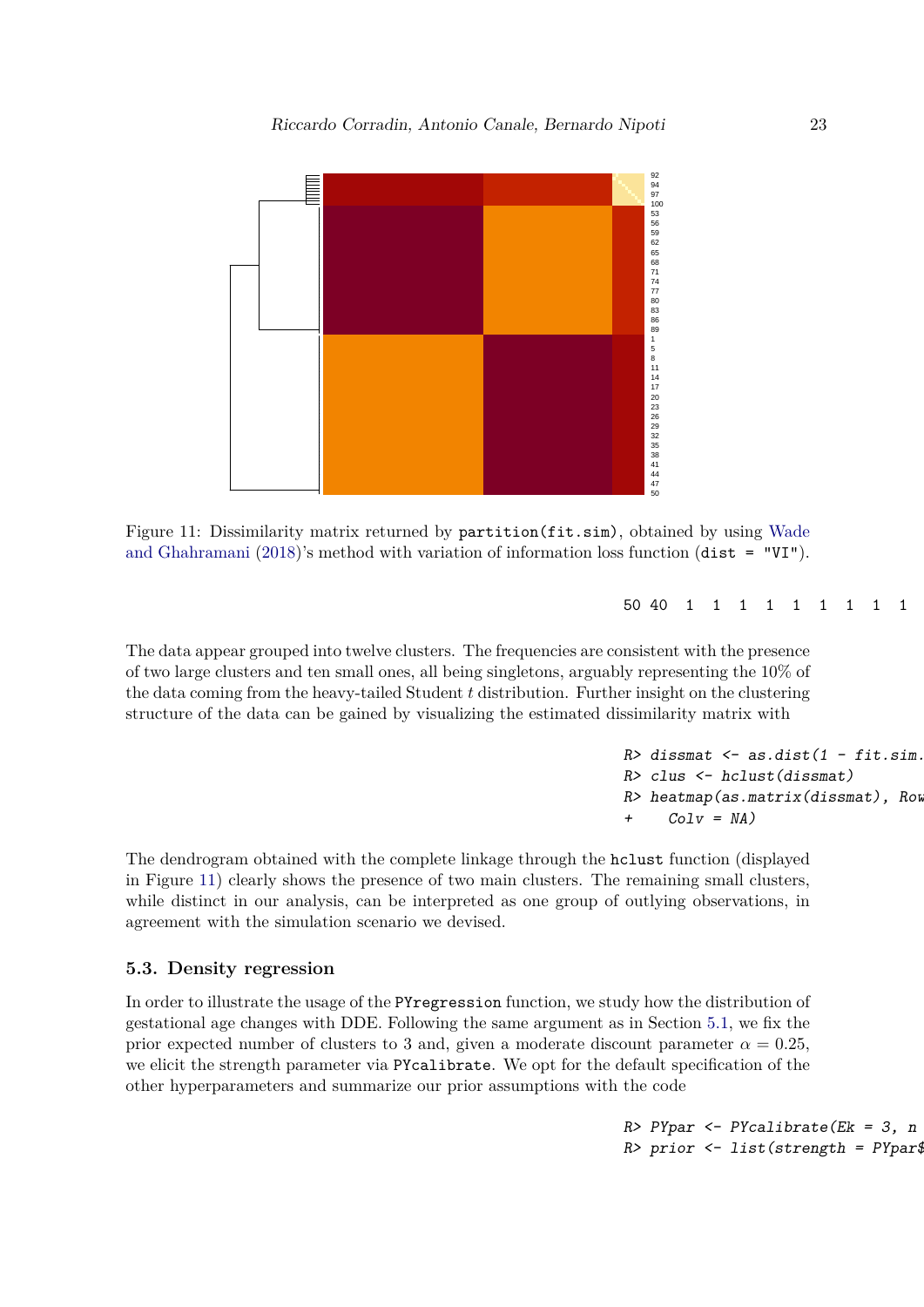As summary of the posterior distribution, we compute the estimated conditional density of gest, conditionally on 6 values of dde equal to the minimum observed value and the empirical quantiles of order 0.25, 0.5, 0.75, 0.95, and 0.99.

```
R> grid_y \leftarrow seq(26, 47, length.ou)R> grid x <- round(quantile(CPP$dd
R> mcmc <- list(niter = 2000, nbur
R> output <- list(grid_x = grid_x,
+ out_type = "FULL", out_param
R> set.seed(42)
R> fit.reg \leq - PYregression(y = CPP
     mcmc = mcmc, output = output)
```
We next plot the posterior mean conditional density of gest, given the values of dde in grid\_x. In doing this, we exploit all the information contained in the object fit.reg, which allows us to compute also pointwise posterior credible bands for the estimated densities.

> $R$ > regplot  $\leq$  data.frame(  $+$  dens = as.vector(apply(fit.re + qlow = as.vector(apply(fit.re + quantile,  $probs = 0.025)$ ), + qupp = as.vector(apply(fit.re + quantile, probs = 0.975)), + grid = rep(grid\_y, 6), + label =  $factor(rep(paste('DD))$ + level =  $rep(paste('DDE = ", p$ R> library(ggplot2)  $R$ > ggplot(regplot) + theme\_bw() +  $+$  geom\_line(data = regplot, map  $+$  geom\_ribbon(data = regplot, n +  $ymax = qupp)$ ,  $fill = "blue",$ +  $fact\_wrap(-label, ncol = 3,$ + labs( $x = "gestational age", y$

The results displayed in Figure [12](#page-24-0) show, for increasing values of dde, a deflation of the mode around 40 weeks of pregnancy and an inflation of the left tail of the distribution (corresponding to preterm births). This is an expected behavior, possibly due to the negative effect of DDE on gestational age [\(Longnecker](#page-28-13) *et al.* [2001\)](#page-28-13). For a related discussion involving a different BNP mixture approach see [Canale, Durante, and Dunson](#page-26-14) [\(2018\)](#page-26-14).

### **5.4. Density estimation for correlated samples**

We conclude this section by illustrating the usage of the DDPdensity function. The CPP data set consists of observations coming from 12 hospitals: while assuming homogeneity within each hospital seems reasonable, we opt for a model which might account for heterogeneity across hospitals and thus consider the GM-DDP mixture model with Gaussian kernels, described in Section [2.](#page-2-0) We use an empirical approach and center the base measure parameters on sample summaries, as by default.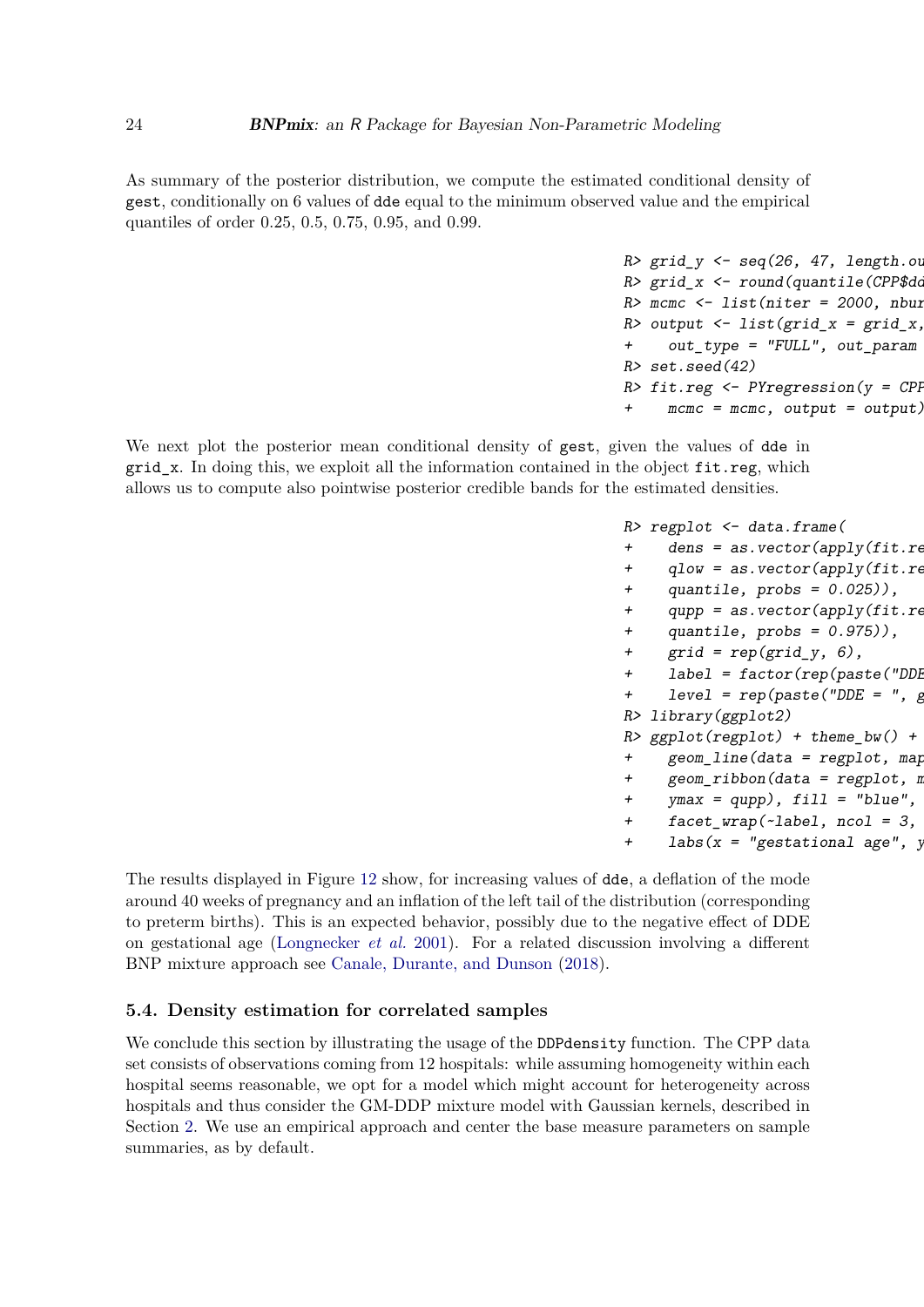

<span id="page-24-0"></span>Figure 12: Posterior mean conditional univariate densities (and 95% pointwise credible bands) of gest, conditionally on the values of dde reported in the plots' headers.

 $R$ > mcmc <- list(niter = 5000, nbur R> output  $\le$  list(grid = seq(30, 4

The lists defined above are supplied as arguments to the function DDPdensity, which can be run to estimate the posterior mean densities for the 12 hospitals. The latter can be visualized by running the method plot on the output of DDPdensity.

```
R> fit.ddp <- DDPdensity(y = CPP$g
+ output = output)
R> fit.ddp$group <- factor(CPP$hos
     labels = paste("Hospital", ]R> plot(fit.ddp, wrap_dim = c(3, 4)+ xlab = "gestational age")
```
Figure [13](#page-25-0) displays the estimated densities along with pointwise 95% posterior credible bands. The model successfully accounts for heterogeneity across hospitals: this can be noticed, for example, by observing that the estimated densities for hospitals 3 and 5 are more skewed than those of most of the other hospitals in the study. At the same time, the model allows for borrowing information across hospitals displaying similar distributions: the result of this is apparent when the posterior density of gest for hospital 11 is compared with the one, for the same hospital, displayed in Figure [9](#page-19-0) and obtained by ignoring information from other hospitals.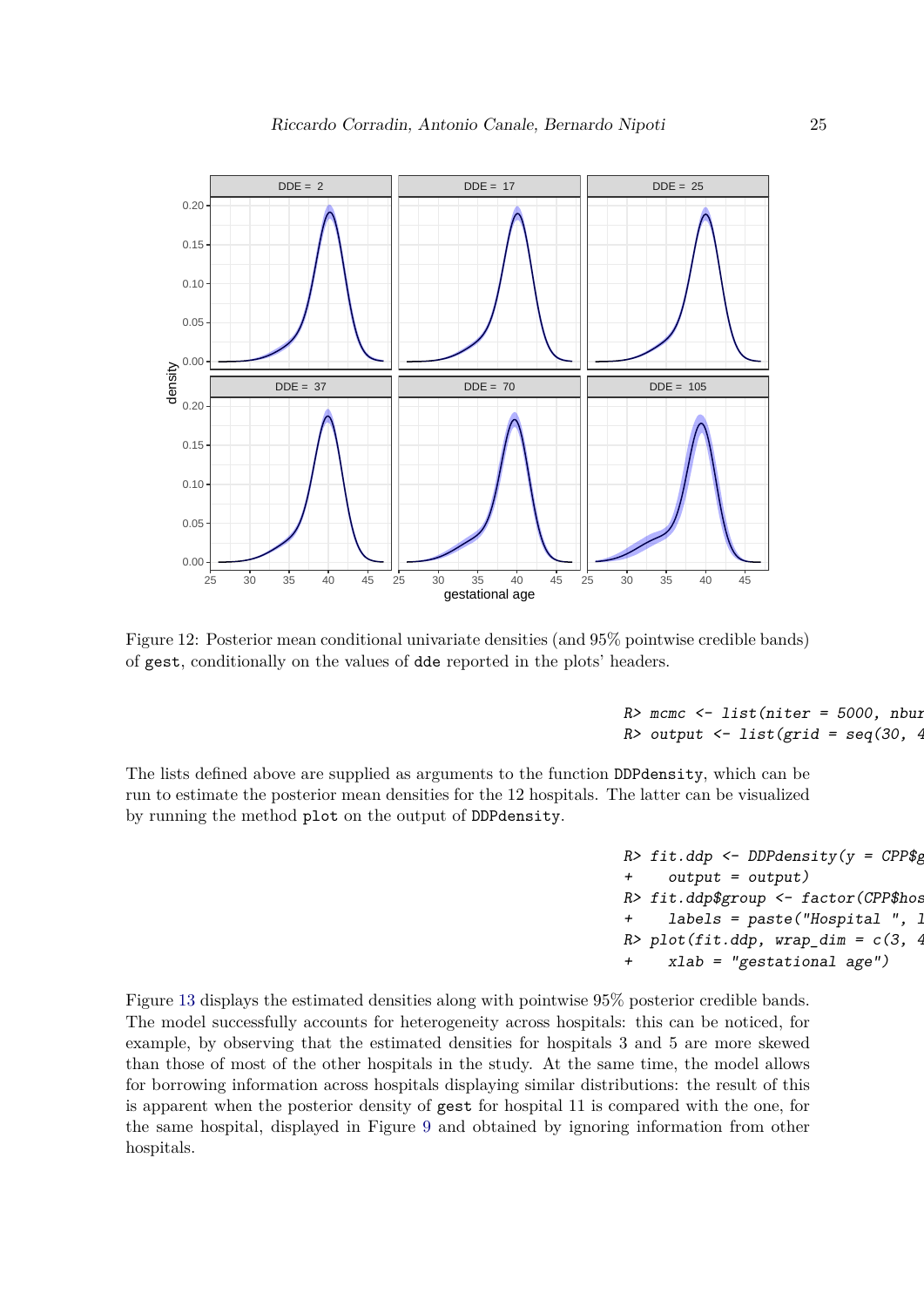

<span id="page-25-0"></span>Figure 13: Posterior mean densities and 95% pointwise posterior credible bands of gestational age for the 12 hospitals.

### **Technical details**

The results presented in this paper were obtained by using a macOS 10.15.7 machine. All the routines were executed on R 4.1.1 with the **BNPmix** 0.2.9 package, dependent of **Rcpp** 1.0.7 and RcppArmadillo 0.10.7.0.0 packages. R itself and all packages used are available from the Comprehensive R Archive Network (CRAN) at <https://CRAN.R-project.org/>.

# **Acknowledgments**

The authors wish to thank two anonymous referees and the guest editors of the special issue on Bayesian Statistics. Riccardo Corradin and Bernardo Nipoti are grateful to the DEMS Data Science Lab for supporting this work by providing computational resources. Antonio Canale is supported by the University of Padova under the STARS Grant program (acronym of the project: BNP-CD).

### **References**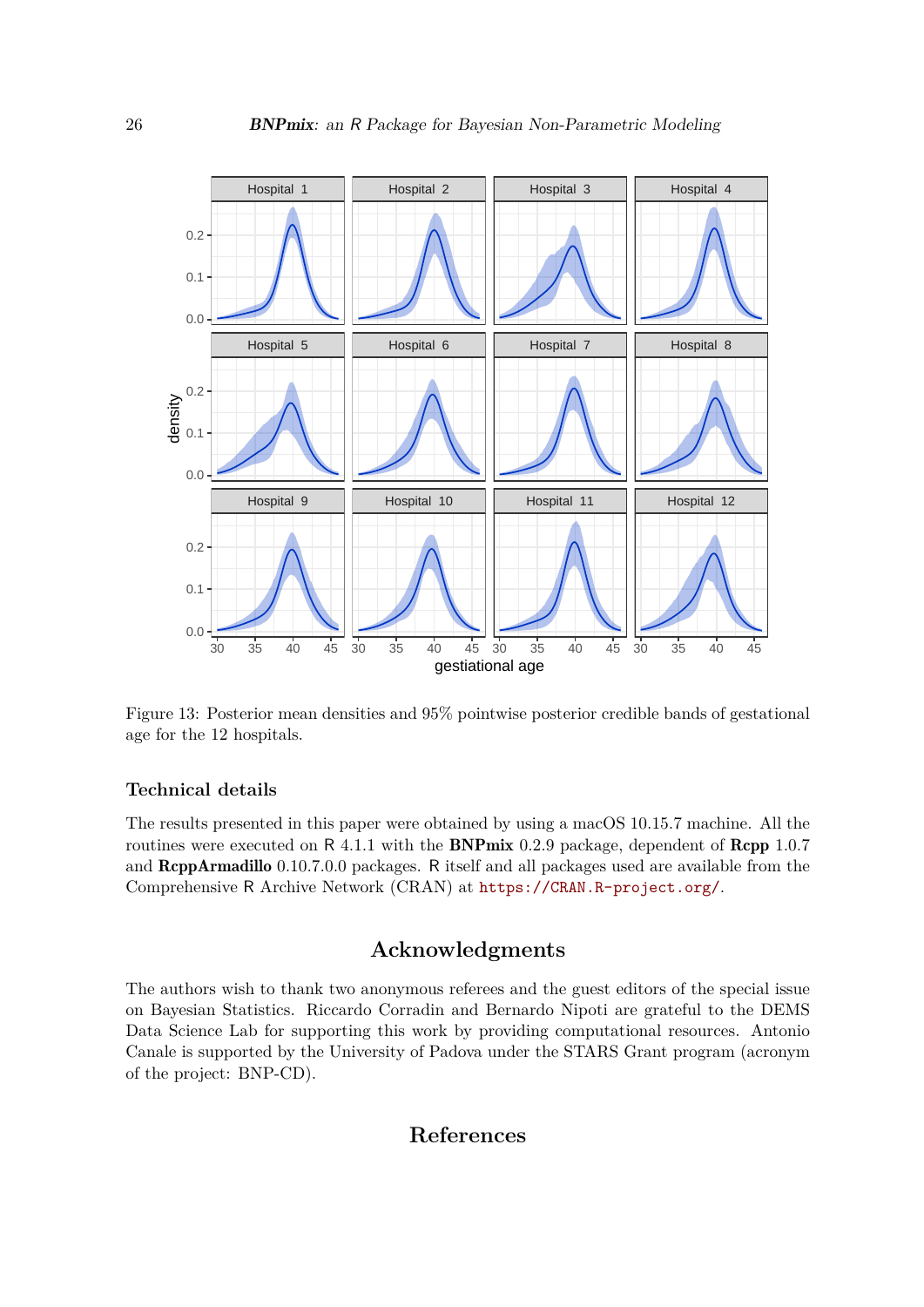- <span id="page-26-10"></span>Ahlmann-Eltze C, Yau C (2018). "MixDir: Scalable Bayesian Clustering for High-Dimensional Categorical Data." In *2018 IEEE 5th International Conference on Data Science and Advanced Analytics (DSAA)*, pp. 526–539. [doi:10.1109/DSAA.2018.00068](http://dx.doi.org/10.1109/DSAA.2018.00068).
- <span id="page-26-0"></span>Argiento R, Bianchini I, Guglielmi A (2016). "Posterior sampling from *ε*-approximation of normalized completely random measure mixtures." *Electron. J. Statist.*, **10**(2), 3516–3547. [doi:10.1214/16-EJS1168](http://dx.doi.org/10.1214/16-EJS1168).
- <span id="page-26-4"></span>Barrios E, Lijoi A, Nieto-Barajas LE, Prünster I (2013). "Modeling with Normalized Random Measure Mixture Models." *Statist. Sci.*, **28**(3), 313–334. [doi:10.1214/13-STS416](http://dx.doi.org/10.1214/13-STS416).
- <span id="page-26-1"></span>Barrios E, Lijoi A, Nieto-Barajas LE, Prünster I, Kon Kam King G (2017). BNPdensity*: Ferguson-Klass Type Algorithm for Posterior Normalized Rando Measures*. R package version 2020.3.4, URL <https://CRAN.R-project.org/package=BNPdensity>.
- <span id="page-26-13"></span>Blackwell D, MacQueen JB (1973). "Ferguson Distributions Via Polya Urn Schemes." *The Annals of Statistics*, **1**(2), 353–355. [doi:10.1214/aos/1176342372](http://dx.doi.org/10.1214/aos/1176342372).
- <span id="page-26-8"></span>Blei DM, Jordan MI (2006). "Variational inference for Dirichlet process mixtures." *Bayesian Anal.*, **1**(1), 121–143. [doi:10.1214/06-BA104](http://dx.doi.org/10.1214/06-BA104).
- <span id="page-26-11"></span>Bouveyron C, Brunet-Saumard C (2014). "Model-based clustering of high-dimensional data: A review." *Computational Statistics & Data Analysis*, **71**, 52 – 78. ISSN 0167-9473. [doi:](http://dx.doi.org/https://doi.org/10.1016/j.csda.2012.12.008) [https://doi.org/10.1016/j.csda.2012.12.008](http://dx.doi.org/https://doi.org/10.1016/j.csda.2012.12.008).
- <span id="page-26-9"></span>Campbell T, Straub J, Fisher III JW, How JP (2015). "Streaming, distributed variational inference for Bayesian nonparametrics." In *Advances in Neural Information Processing Systems*, pp. 280–288.
- <span id="page-26-3"></span>Canale A (2017). "msBP: An R Package to Perform Bayesian Nonparametric Inference Using Multiscale Bernstein Polynomials Mixtures." *Journal of Statistical Software*, **78**(6), 1–19. ISSN 1548-7660. [doi:10.18637/jss.v078.i06](http://dx.doi.org/10.18637/jss.v078.i06).
- <span id="page-26-12"></span>Canale A, Corradin R, Nipoti B (2020). "Importance Conditional Sampling for Pitman-Yor mixtures." *preprint arXiv:1906.08147*.
- <span id="page-26-5"></span>Canale A, Dunson D (2011). "Bayesian multivariate mixed-scale density estimation." *Statistics and Its Interface*, **8**. [doi:10.4310/SII.2015.v8.n2.a7](http://dx.doi.org/10.4310/SII.2015.v8.n2.a7).
- <span id="page-26-7"></span>Canale A, Dunson D (2014). "Multiscale Bernstein polynomials for densities." *Statistica Sinica*, **26**. [doi:10.5705/ss.202015.0163](http://dx.doi.org/10.5705/ss.202015.0163).
- <span id="page-26-14"></span>Canale A, Durante D, Dunson DB (2018). "Convex mixture regression for quantitative risk assessment." *Biometrics*, **74**(4), 1331–1340. [doi:10.1111/biom.12917](http://dx.doi.org/10.1111/biom.12917).
- <span id="page-26-2"></span>Carmona C, Nieto-Barajas L, Canale A (2017). BNPMIXcluster*: Bayesian Nonparametric Model for Clustering with Mixed Scale Variables*. R package version 1.2.4, URL [https:](https://CRAN.R-project.org/package=BNPMIXcluster) [//CRAN.R-project.org/package=BNPMIXcluster](https://CRAN.R-project.org/package=BNPMIXcluster).
- <span id="page-26-6"></span>Carmona C, Nieto-Barajas L, Canale A (2019). "Model-based approach for household clustering with mixed scale variables." *Advances in Data Analysis and Classification*, **13**(2), 559–583. [doi:10.1007/s11634-018-0313-6](http://dx.doi.org/10.1007/s11634-018-0313-6).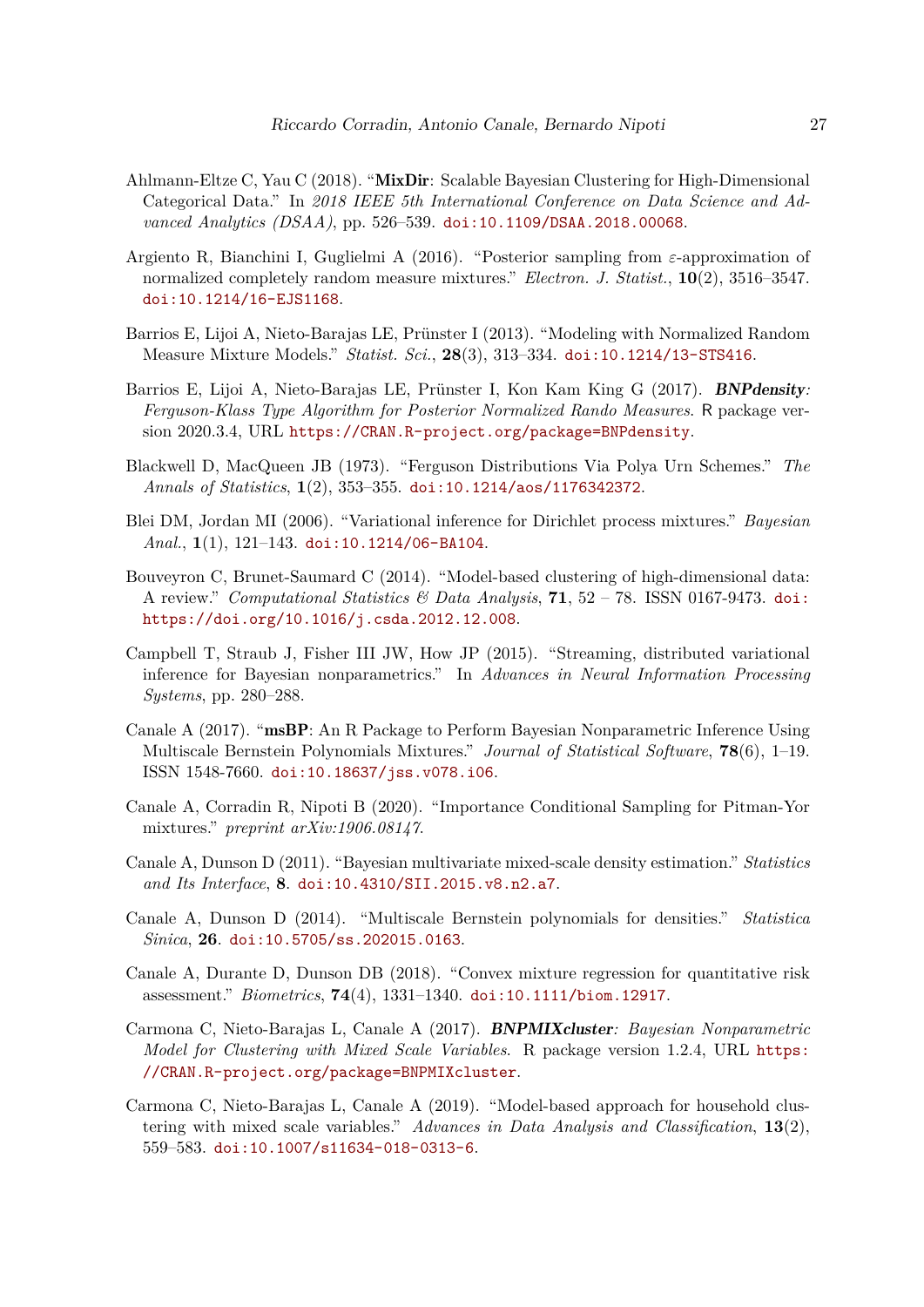- <span id="page-27-2"></span>De Blasi P, Favaro S, Lijoi A, Mena RH, Prünster I, Ruggiero M (2015). "Are Gibbs-Type Priors the Most Natural Generalization of the Dirichlet Process?" *IEEE Transactions on Pattern Analysis and Machine Intelligence*, **37**(2), 212–229. [doi:10.1109/TPAMI.2013.](http://dx.doi.org/10.1109/TPAMI.2013.217) [217](http://dx.doi.org/10.1109/TPAMI.2013.217).
- <span id="page-27-4"></span>De Iorio M, Müller P, Rosner GL, MacEachern SN (2004). "An ANOVA Model for Dependent Random Measures." *Journal of the American Statistical Association*, **99**(465), 205–215. [doi:10.1198/016214504000000205](http://dx.doi.org/10.1198/016214504000000205).
- <span id="page-27-9"></span>Dunson DB, Pillai N, Park JH (2007). "Bayesian density regression." *Journal of the Royal Statistical Society B*, **69**(2), 163–183. [doi:10.1111/j.1467-9868.2007.00582.x](http://dx.doi.org/10.1111/j.1467-9868.2007.00582.x).
- <span id="page-27-11"></span>Eddelbuettel D, François R (2011). "Rcpp: Seamless R and C++ Integration." *Journal of Statistical Software*, **40**(8), 1–18. [doi:10.18637/jss.v040.i08](http://dx.doi.org/10.18637/jss.v040.i08).
- <span id="page-27-12"></span>Eddelbuettel D, Sanderson C (2014). "ReppArmadillo: Accelerating R with high-performance C++ linear algebra." *Computational Statistics and Data Analysis*, **71**, 1054–1063. [doi:](http://dx.doi.org/10.1016/j.csda.2013.02.005) [10.1016/j.csda.2013.02.005](http://dx.doi.org/10.1016/j.csda.2013.02.005).
- <span id="page-27-8"></span>Escobar MD, West M (1995). "Bayesian Density Estimation and Inference Using Mixtures." *Journal of the American Statistical Association*, **90**(430), 577–588. [doi:10.2307/2291069](http://dx.doi.org/10.2307/2291069).
- <span id="page-27-1"></span>Ferguson T (1973). "A Bayesian Analysis of some Nonparametric Problems." *The Annals of Statistics*, **1**(2), 209–230. [doi:10.1214/aos/1176342360](http://dx.doi.org/10.1214/aos/1176342360).
- <span id="page-27-6"></span>Ferguson TS, Klass MJ (1972). "A Representation of Independent Increment Processes Without Gaussian Components." *The Annals of Mathematical Statistics*, **43**(5), 1634–1643. [doi:10.1214/aoms/1177692395](http://dx.doi.org/10.1214/aoms/1177692395).
- <span id="page-27-3"></span>Foti N, Williamson S (2015). "A Survey of Non-Exchangeable Priors for Bayesian Nonparametric Models." *IEEE Transactions on Pattern Analysis and Machine Intelligence*, **37**. [doi:10.1109/TPAMI.2013.224](http://dx.doi.org/10.1109/TPAMI.2013.224).
- <span id="page-27-0"></span>Hjort NL, Holmes C, Müller P, Walker SG (2010). *Bayesian Nonparametrics*, volume 28. Cambridge University Press.
- <span id="page-27-7"></span>Hughes M, Kim DI, Sudderth E (2015). "Reliable and scalable variational inference for the hierarchical dirichlet process." In *Artificial Intelligence and Statistics*, pp. 370–378.
- <span id="page-27-14"></span>Ishwaran H, Zarepour M (2000). "Markov Chain Monte Carlo in Approximate Dirichlet and Beta Two-Parameter Process Hierarchical Models." *Biometrika*, **87**(2), 371–390. [doi:](http://dx.doi.org/10.1093/biomet/87.2.371) [10.1093/biomet/87.2.371](http://dx.doi.org/10.1093/biomet/87.2.371).
- <span id="page-27-5"></span>Jara A, Hanson T, Quintana F, Müller P, Rosner G (2011). "DPpackage: Bayesian Semiand Nonparametric Modeling in R." *Journal of Statistical Software*, **40**(5), 1–30. [doi:](http://dx.doi.org/10.18637/jss.v040.i05) [10.18637/jss.v040.i05](http://dx.doi.org/10.18637/jss.v040.i05).
- <span id="page-27-10"></span>Kalli M, Griffin J, Walker S (2011). "Slice sampling mixture models." *Statistics and Computing*, **21**, 93–105. [doi:10.1007/s11222-009-9150-y](http://dx.doi.org/10.1007/s11222-009-9150-y).
- <span id="page-27-13"></span>Klebanoff M (2009). "The Collaborative Perinatal Project: A 50-year retrospective." *Paediatric and perinatal epidemiology*, **23**, 2–8. [doi:10.1111/j.1365-3016.2008.00984.x](http://dx.doi.org/10.1111/j.1365-3016.2008.00984.x).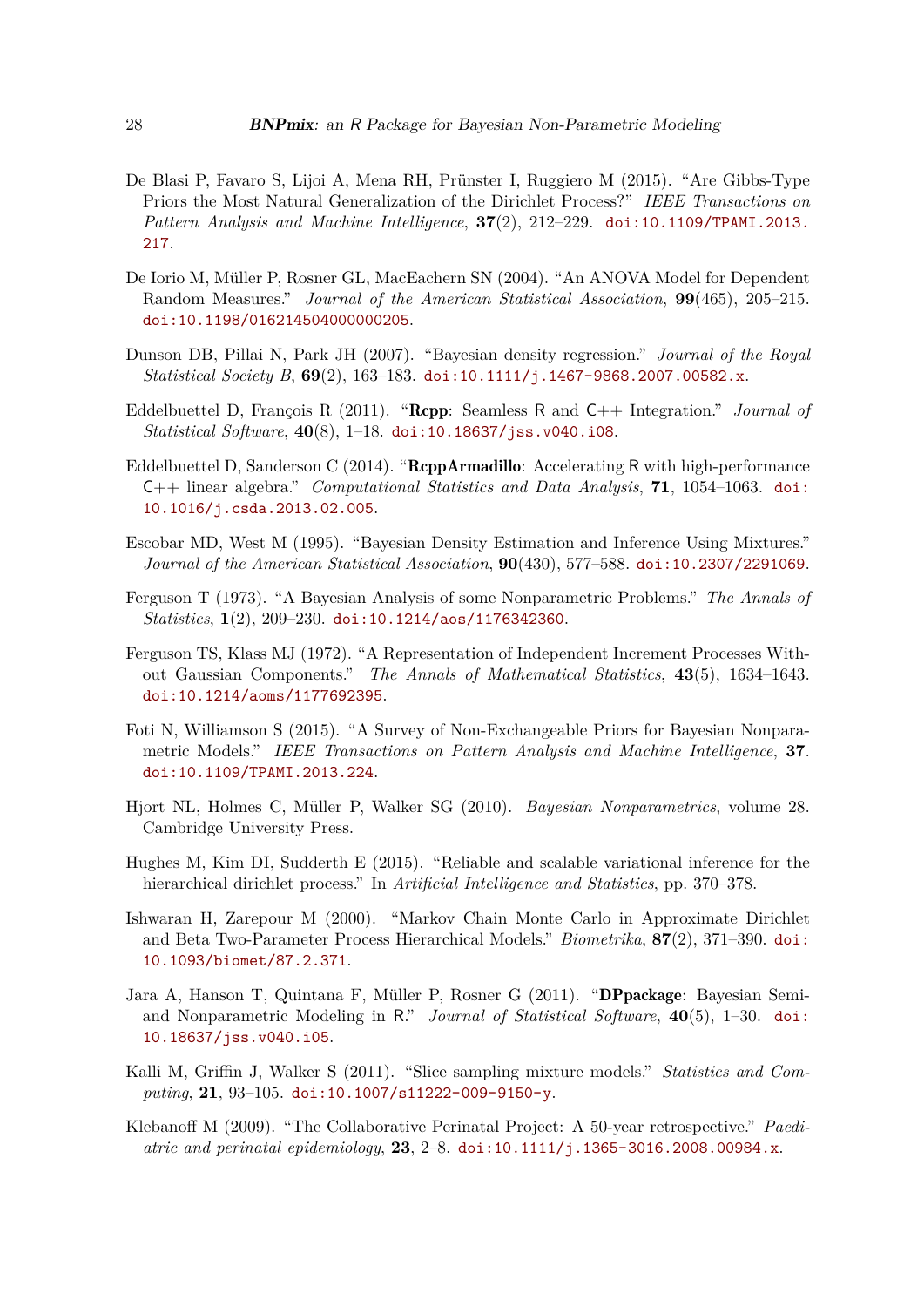- <span id="page-28-4"></span>Lijoi A, Mena RH, Prünster I (2005a). "Bayesian Nonparametric Analysis for a Generalized Dirichlet Process Prior." *Statistical Inference for Stochastic Processes*, **8**, 283–309. [doi:](http://dx.doi.org/10.1007/s11203-005-6071-z) [10.1007/s11203-005-6071-z](http://dx.doi.org/10.1007/s11203-005-6071-z).
- <span id="page-28-3"></span>Lijoi A, Mena RH, Prünster I (2005b). "Hierarchical Mixture Modeling With Normalized Inverse-Gaussian Priors." *Journal of the American Statistical Association*, **100**(472), 1278– 1291. [doi:10.1198/016214505000000132](http://dx.doi.org/10.1198/016214505000000132).
- <span id="page-28-5"></span>Lijoi A, Mena RH, Prünster I (2007). "Controlling the Reinforcement in Bayesian Non-Parametric Mixture Models." *Journal of the Royal Statistical Society B*, **69**(4), 715–740. [doi:10.1111/j.1467-9868.2007.00609.x](http://dx.doi.org/10.1111/j.1467-9868.2007.00609.x).
- <span id="page-28-10"></span>Lijoi A, Nipoti B, Prünster I (2014). "Bayesian Inference with Dependent Normalized Completely Random Measures." *Bernoulli*, **20**(3), 1260–1291. [doi:10.3150/13-BEJ521](http://dx.doi.org/10.3150/13-BEJ521).
- <span id="page-28-8"></span>Liverani S, Hastie DI, Azizi L, Papathomas M, Richardson S (2015). "PReMiuM: An R Package for Profile Regression Mixture Models Using Dirichlet Processes." *Journal of statistical software*, **64**(7), 1–30. [doi:10.18637/jss.v064.i07](http://dx.doi.org/10.18637/jss.v064.i07).
- <span id="page-28-1"></span>Lo AY (1984). "On a Class of Bayesian Nonparametric Estimates: I. Density Estimates." *The Annals of Statistics*, **12**(1), 351–357. [doi:10.1214/aos/1176346412](http://dx.doi.org/10.1214/aos/1176346412).
- <span id="page-28-13"></span>Longnecker MP, Klebanoff MA, Zhou H, Brock JW (2001). "Association Between Maternal Serum Concentration of the DDT Metabolite DDE and Preterm and Small-for-Gestational-Age Babies at Birth." *The Lancet*, **358**(9276), 110–114. [doi:10.1016/S0140-6736\(01\)](http://dx.doi.org/10.1016/S0140-6736(01)05329-6) [05329-6](http://dx.doi.org/10.1016/S0140-6736(01)05329-6).
- <span id="page-28-9"></span>Müller P, Erkanli A, West M (1996). "Bayesian Curve Fitting Using Multivariate Normal Mixtures." *Biometrika*, **83**(1), 67–79. [doi:10.1093/biomet/83.1.67](http://dx.doi.org/10.1093/biomet/83.1.67).
- <span id="page-28-0"></span>Müller P, Quintana FA, Jara A, Hanson T (2015). *Bayesian Nonparametric Data Analysis*, volume 18. Springer-Verlag.
- <span id="page-28-11"></span>Neal RM (2000). "Markov Chain Sampling Methods for Dirichlet Process Mixture Models." *Journal of Computational and Graphical Statistics*, **9**(2), 249–265. [doi:10.1080/](http://dx.doi.org/10.1080/10618600.2000.10474879) [10618600.2000.10474879](http://dx.doi.org/10.1080/10618600.2000.10474879).
- <span id="page-28-2"></span>Nieto-Barajas LE, Prünster I, Walker SG (2004). "Normalized Random Measures Driven by Increasing Additive Processes." *The Annals of Statistics*, **32**(6), 2343–2360. [doi:10.1214/](http://dx.doi.org/10.1214/009053604000000625) [009053604000000625](http://dx.doi.org/10.1214/009053604000000625).
- <span id="page-28-6"></span>Perman M, Pitman J, Yor M (1992). "Size-Biased Sampling of Poisson Point Processes and Excursions." *Probability Theory and Related Fields*, **92**(1), 21–39. [doi:10.1007/](http://dx.doi.org/10.1007/BF01205234) [BF01205234](http://dx.doi.org/10.1007/BF01205234).
- <span id="page-28-7"></span>Pitman J (1995). "Exchangeable and Partially Exchangeable Random Partitions." *Probability Theory and Related Fields*, **102**, 145–158. [doi:10.1007/BF01213386](http://dx.doi.org/10.1007/BF01213386).
- <span id="page-28-12"></span>Pitman J (1996). "Some Developments of the Blackwell-Macqueen Urn Scheme." *Lecture Notes-Monograph Series*, **30**, 245–267. [doi:10.1214/lnms/1215453576](http://dx.doi.org/10.1214/lnms/1215453576).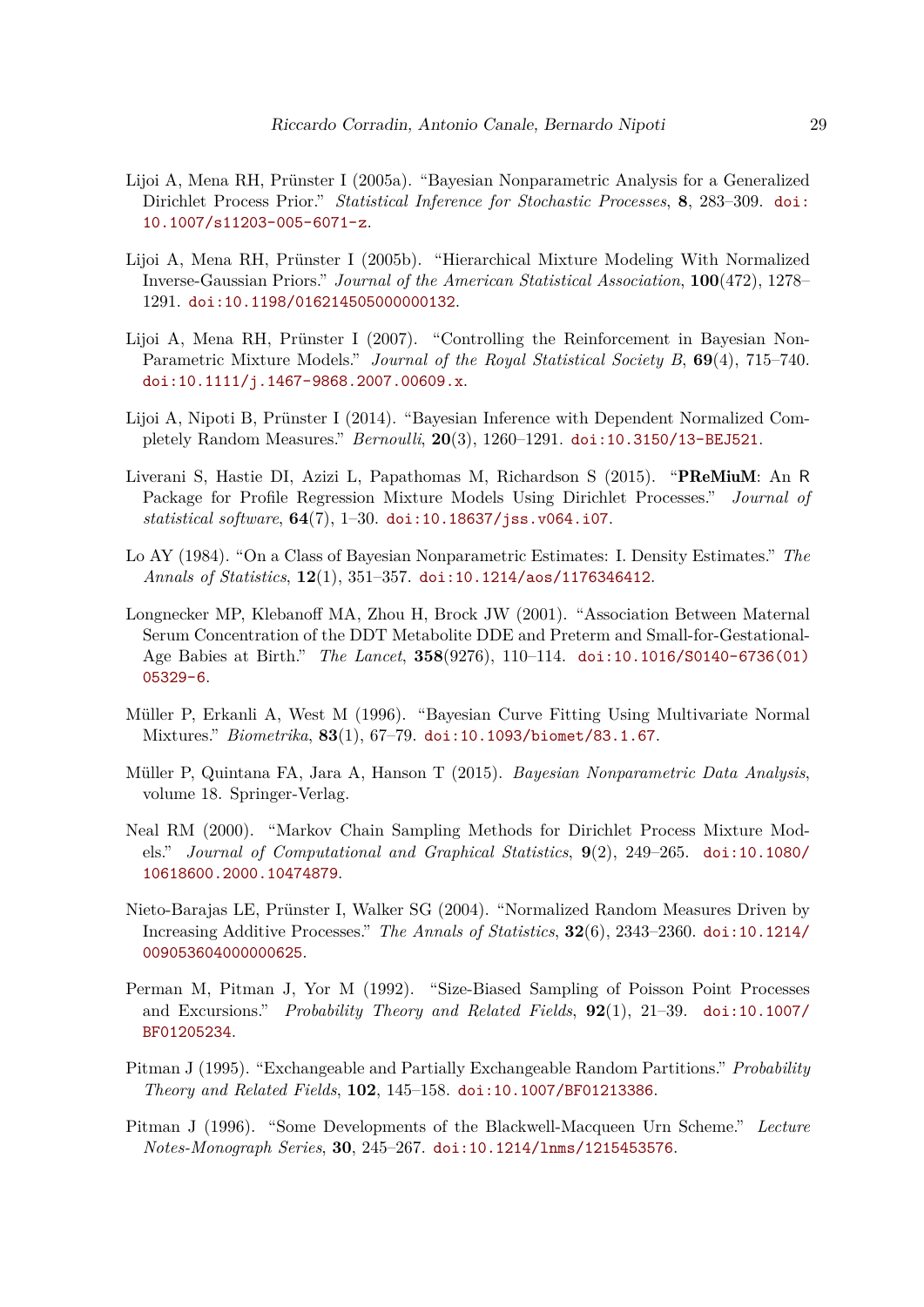- <span id="page-29-0"></span>Pitman J, Yor M (1997). "The Two-Parameter Poisson-Dirichlet Distribution Derived from a Stable Subordinator." *The Annals of Probability*, **25**(2), 855–900. [doi:10.1214/aop/](http://dx.doi.org/10.1214/aop/1024404422) [1024404422](http://dx.doi.org/10.1214/aop/1024404422).
- <span id="page-29-3"></span>Regazzini E, Lijoi A, Prünster I (2003). "Distributional results for means of normalized random measures with independent increments." *The Annals of Statistics*, **31**(2), 560–585. [doi:10.1214/aos/1051027881](http://dx.doi.org/10.1214/aos/1051027881).
- <span id="page-29-2"></span>Ross GJ, Markwick D (2020). *dirichletprocess: Build Dirichlet Process Objects for Bayesian Modelling*. R package version 0.4.0, URL [https://CRAN.R-project.org/package=](https://CRAN.R-project.org/package=dirichletprocess) [dirichletprocess](https://CRAN.R-project.org/package=dirichletprocess).
- <span id="page-29-1"></span>Sethuraman J (1994). "A Constructive Definition of Dirichlet Priors." *Statistica Sinica*, **4**(2), 639–650. URL <http://www.jstor.org/stable/24305538>.
- <span id="page-29-6"></span>Shen W, Tokdar ST, Ghosal S (2013). "Adaptive Bayesian Multivariate Density Estimation with Dirichlet Mixtures." *Biometrika*, **100**(3), 623–640. [doi:10.1093/biomet/ast015](http://dx.doi.org/10.1093/biomet/ast015).
- <span id="page-29-4"></span>Tank A, Foti N, Fox E (2015). "Streaming variational inference for Bayesian nonparametric mixture models." In *Proceedings of the Eighteenth International Conference on Artificial Intelligence and Statistics*, pp. 968–976.
- <span id="page-29-8"></span>Wade S, Ghahramani Z (2018). "Bayesian Cluster Analysis: Point Estimation and Credible Balls." *Bayesian Anal.*, **13**(2), 559–626. [doi:10.1214/17-BA1073](http://dx.doi.org/10.1214/17-BA1073).
- <span id="page-29-7"></span>Walker SG (2007). "Sampling the Dirichlet Mixture Model with Slices." *Communications in Statistics - Simulation and Computation*, **36**(1), 45–54. [doi:10.1080/03610910601096262](http://dx.doi.org/10.1080/03610910601096262).
- <span id="page-29-5"></span>West M (1991). *Modelling with Mixtures*. Institute of Statistics and Decision Sciences, Duke University.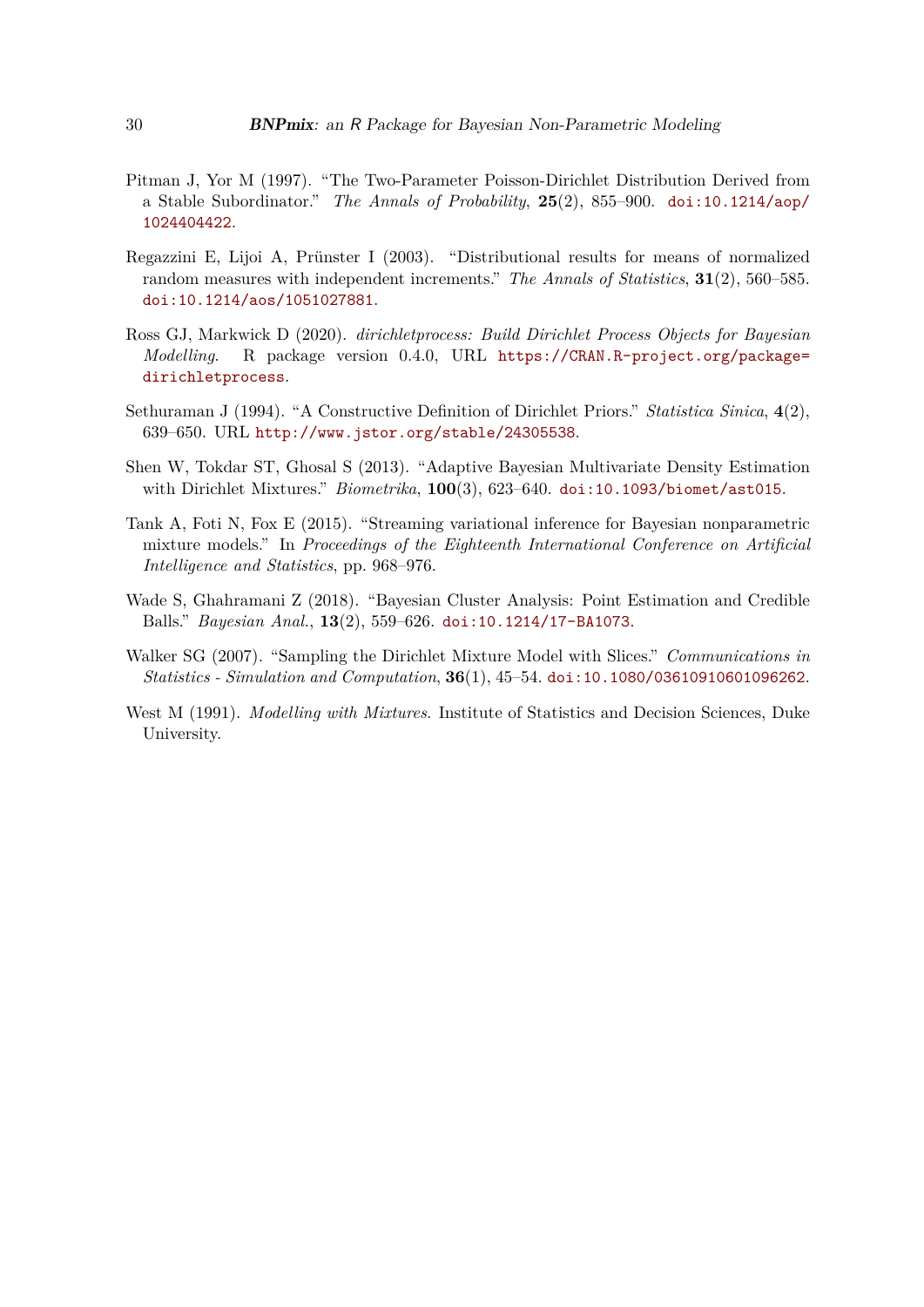<span id="page-30-0"></span>Table 3: Mixture models implemented in the package **BNPmix** and availability of the same in other R packages for BNP inference via mixtures: ✓ indicates the model is implemented,  $\chi$  the model is not. The structure of the Gaussian kernel can be location (L), location-scale (LS) and, only for the multivariate case, location-scale with diagonal covariance matrix (DLS) as described in Section [2.](#page-2-0)

|                      | mixing process |             | Gaussian kernel structure |    |              |     | dependent mixture |        |            |
|----------------------|----------------|-------------|---------------------------|----|--------------|-----|-------------------|--------|------------|
| package              |                |             | univariate                |    | multivariate |     |                   |        |            |
|                      | DP             | РY          | L.                        | LS | L.           | -LS | <b>DLS</b>        | GM-DDP | regression |
| <b>BNPmix</b>        |                |             |                           |    |              |     |                   |        |            |
| <b>DPpackage</b>     |                | Х           |                           |    |              |     | х                 | л      |            |
| PreMiuM              |                | $J^{\perp}$ |                           |    |              |     |                   |        |            |
| <b>BNP</b> density   |                | Х           |                           |    |              |     |                   |        |            |
| dirichletprocess     |                | Х           | X                         |    |              |     |                   |        |            |
| <b>BNPMIXcluster</b> |                | J           | x                         | х  |              | ↗   | Х                 | х      |            |
| msBP                 |                |             |                           |    |              |     |                   |        |            |

 $1$  PY mixtures are implemented only by approximating the PY process via deterministic truncation.

# **A. Appendix**

### <span id="page-30-1"></span>**A.1. Packages comparison**

We compare state-of-the-art R packages for BNP inference. To this end, a list of the models implemented in BNPmix is presented in Table [3](#page-30-0) along with the availability of the same models in other packages. Similarly, Table [4](#page-31-0) compares the main technical features of BNPmix with those of other packages.

### <span id="page-30-2"></span>**A.2. Base measures and hyperdistributions**

Table [5](#page-32-0) summarizes the base measures and the hyperdistributions on the base measures parameters, for the specifications of univariate and multivariate PY mixture models with Gaussian kernels, described in Section [2.](#page-2-0) The focus of the table is on the models that can be fitted by using PYdensity. The top part of the table refers to the models without hyperpriors on the parameters of the base measure (hyper = FALSE), the bottom part (hyper = TRUE) instead describes the specification of the hyperpriors.

For the sake of clarity and in order to avoid any ambiguity, Table [6](#page-32-1) reports the parametrization of the relevant probability distributions, adopted throughout the paper.

### **Affiliation:**

Riccardo Corradin Department of Economics, Management and Statistics University of Milano-Bicocca, Milan, Italy E-mail: [riccardo.corradin@unimib.it](mailto:riccardo.corradin@unimib.it)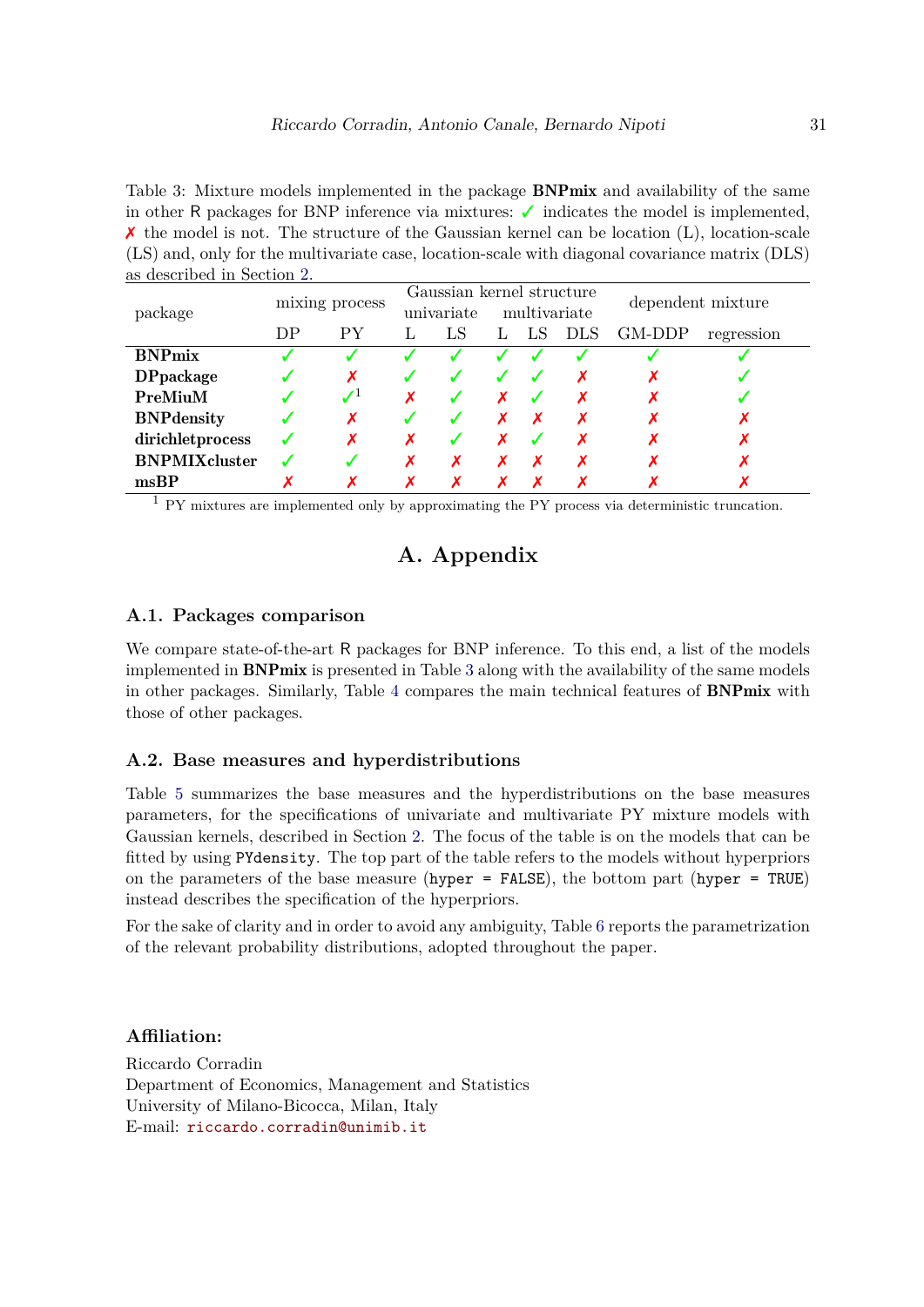<span id="page-31-0"></span>Table 4: Main technical features of the BNPmix package and comparison with other R packages for BNP models using MCMC. The sampling methods considered in the table are marginal [\(Escobar and West](#page-27-8) [1995\)](#page-27-8), dependent slice efficient (Kalli *[et al.](#page-27-10)* [2011\)](#page-27-10), independent slice efficient (Kalli *[et al.](#page-27-10)* [2011\)](#page-27-10), ICS [\(Canale](#page-26-12) *et al.* [2020\)](#page-26-12), marginal algorithm 8 [\(Neal](#page-28-11) [2000\)](#page-28-11), truncated sampler [\(Ishwaran and Zarepour](#page-27-14) [2000\)](#page-27-14), label switching move [\(Liverani](#page-28-8) *et al.* [2015\)](#page-28-8) for the truncated sampler, Ferguson and Klass algorithm [\(Ferguson and Klass](#page-27-6) [1972;](#page-27-6) [Barrios](#page-26-4) *[et al.](#page-26-4)* [2013\)](#page-26-4), and the slice sampler for multi-scale Bernstein polynomials [\(Canale and Dunson](#page-26-7) [2014\)](#page-26-7).

| package              | sampling method                | programming language | S <sub>3</sub> |        |
|----------------------|--------------------------------|----------------------|----------------|--------|
|                      |                                | core functions       | MCMC loop      | system |
|                      | Marginal                       |                      | $C++$          |        |
| <b>BNPmix</b>        | Slice dependent                | $C++$                |                |        |
|                      | Slice independent              |                      |                |        |
|                      | <b>ICS</b>                     |                      |                |        |
| <b>DPpackage</b>     | Marginal                       | Fortran              | Fortran        | x      |
|                      | Marginal algorithm 8           |                      |                |        |
|                      | Truncated sampler              |                      | $C++$          |        |
| PreMiuM              | Slice dependent (not for PY)   | $C++$                |                |        |
|                      | Slice independent (not for PY) |                      |                |        |
|                      | Label switching move           |                      |                |        |
| <b>BNP</b> density   | Ferguson and Klass             | R                    | R              |        |
| dirichletprocess     | Marginal                       | R                    | R              |        |
|                      | Marginal algorithm 8           |                      |                |        |
| <b>BNPMIXcluster</b> | Marginal algorithm 8           | $C++$                | R              |        |
| msBP                 | Slice sampler                  | $C++$                | R              |        |

Antonio Canale Department of Statistics University of Padova, Padova, Italy E-mail: [canale@stat.unipd.it](mailto:canale@stat.unipd.it)

Bernardo Nipoti Department of Economics, Management and Statistics University of Milano-Bicocca, Milan, Italy E-mail: [bernardo.nipoti@unimib.it](mailto:bernardo.nipoti@unimib.it)